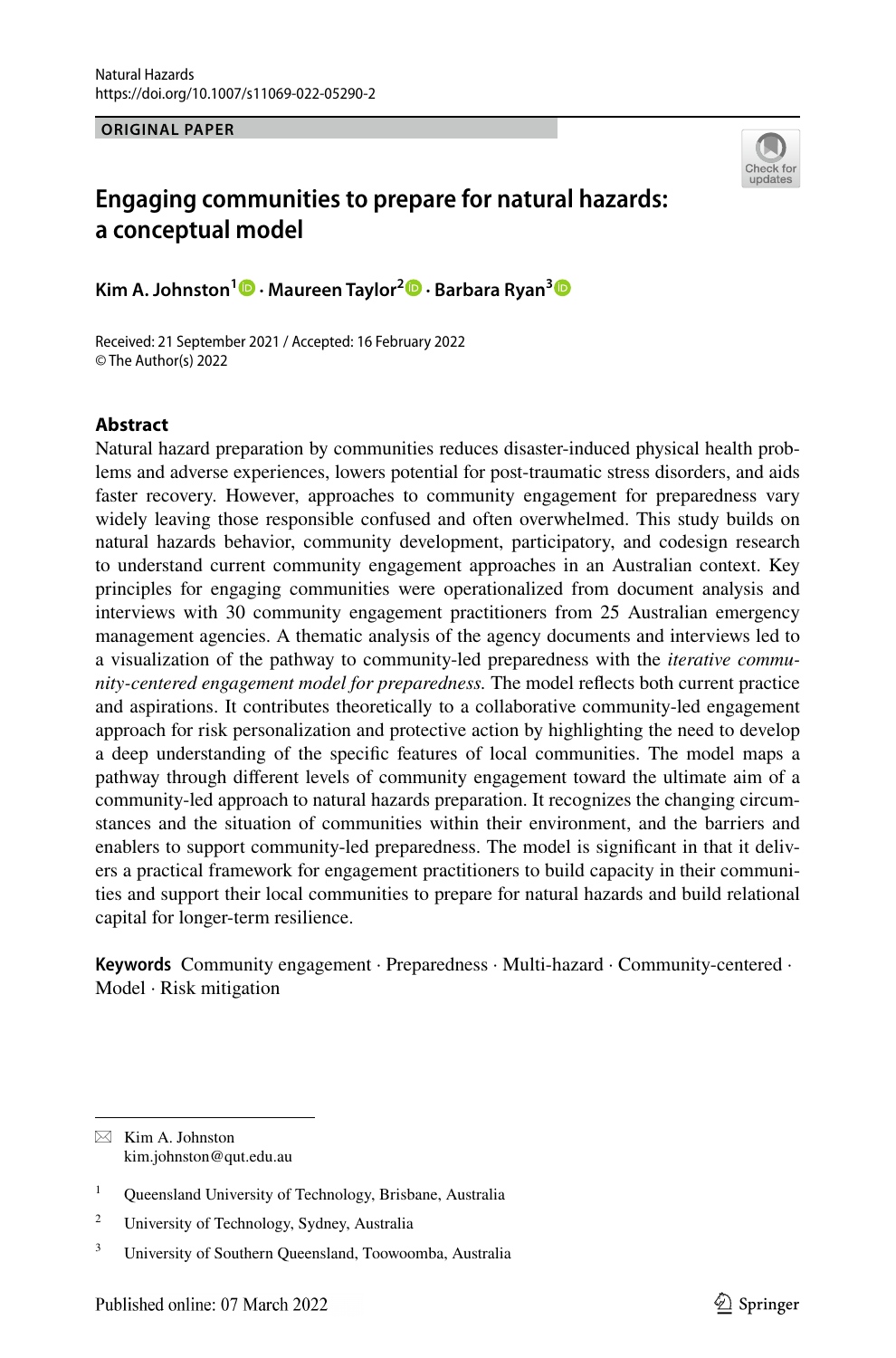# **1 Introduction**

Natural hazard risk occurs in every community in every country. The quality and quantity of preparedness activities by individuals and households can be the diference between life and death. Previous disasters show a pervasive lack of community preparation (Martins et al. [2019;](#page-18-0) McLennan et al. [2011](#page-18-1), [2014;](#page-18-2) Pincock [2007](#page-19-0)), even in communities with previous hazard experience (Karanci et al. [2005](#page-18-3)).

Community preparation for natural hazards is a key factor in saving lives during disasters (see, for example, Gibbs et al. [2015](#page-17-0); Heath and Lee [2016\)](#page-18-4). From 1967 to 2013, Australia experienced more than 310 natural hazard disasters with losses estimated at more than \$171 billion (Handmer et al. 2018). Storms, foods, cyclones, and bushfres accounted for 93% of total number of disasters and 96% of total losses in Australia (Handmer et al. 2018). Deloitte ([2021\)](#page-17-1) reports an increasing trend of natural hazard disasters, with the current cost to the Australian economy more than \$38 billion per year, and cumulative costs of natural hazards estimated to increase to more than \$1.2 trillion over the next 40 years under a low emissions scenario (p. 16). The Australian Business Roundtable for Disaster Resilience and Safer Communities (see [http://australianbusin](http://australianbusinessroundtable.com.au/) [essroundtable.com.au/\)](http://australianbusinessroundtable.com.au/) has called for more investment in disaster resilience approaches, particularly in community preparedness (Deloitte [2017](#page-17-2)). This type of investment has been shown to have tangible community-level effects in flood preparation (Grineski et al. [2020\)](#page-18-5) and infrastructure preparation across a range of hazards (Multi-Hazard Mitigation Council [2019\)](#page-18-6). However, increasing numbers and severity of disaster events has not resulted in an associated increase in community-led participation (Lindell and Perry [2012](#page-18-7)).

Approaches that build on collaborative community-based disaster preparedness call for self-reliance, awareness of risk, and capacity building (see Allen [2006\)](#page-17-3). Collaborative and participatory approaches to community capacity building and development have been discussed within a community engagement framework (Carey et al. [2007](#page-17-4); Johnston [2010](#page-18-8)). However, while community engagement appears widespread in emergency management practice, little is known about what informs these practices, what attributes of engagement practice are valued, and how engagement contributes to community preparedness. This study responds to this need through developing a deep understanding of how Australian emergency management agencies conceptualize and undertake community engagement to encourage communities to prepare for natural hazards. It identifes frameworks and practices that emergency management engagement and operational personnel viewed as efective in moving people into a more prepared state. The fndings from this study are then used to build an evidence-based model for community engagement for preparedness that can be operationalized by agencies across the world. The model is prescriptive, easy to follow, and based on the shared reality of preparedness practitioners and their aspirations for better preparing their communities.

This paper is structured to frst overview the engagement literature that spans diverse felds and frames the key research questions organizing the study. The methods and analysis used to investigate these questions are then discussed. The fnal section introduces a community-centered engagement model for preparedness to improve community preparation for natural hazards in Australia and potentially in other national contexts. The paper concludes with implications and future research into community engagement for natural hazard preparation across the world.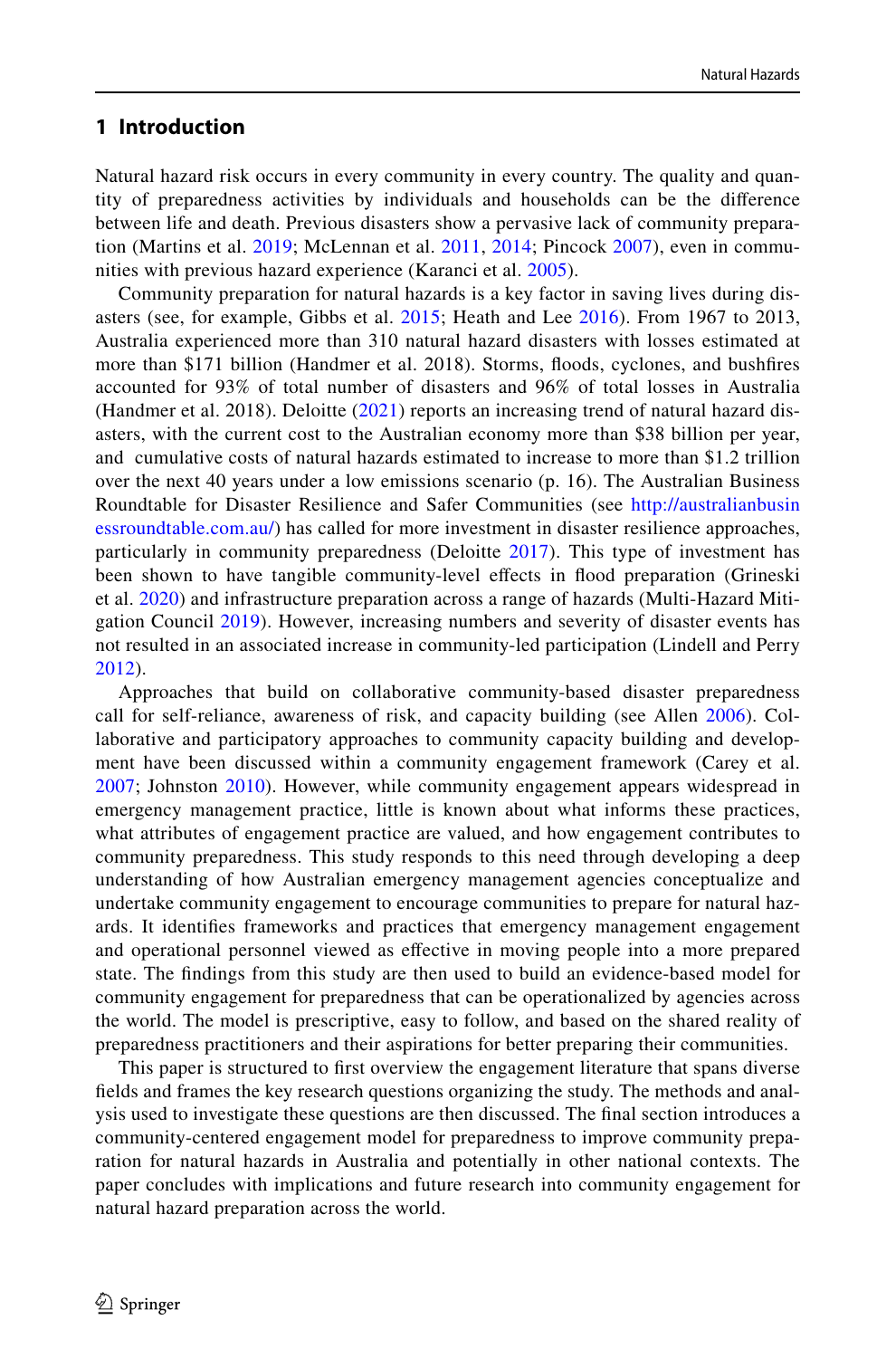# **2 Literature review**

A synthesis of the engagement in natural hazards empirical literature establishes that approaches to community engagement in disaster management generally fall into four tiers based on flow of communication (Rowe and Frewer [2005\)](#page-19-1) and locus of power of community members to infuence outcomes (see Ryan et al. [2020\)](#page-19-2). These include (1) non-engagement orientation, (2) agency strategic approaches, (3) community–agency partnership approaches, and (4) community-led approaches. These tiers are discussed in the following sections.

#### **2.1 Non‑engagement orientation**

A non-engagement orientation is the lowest tier of community engagement and features a reliance on linear (one-way) information and community compliance. This tier aligns with a command-and-control environment where "leaders give directives and set goals for a defned organizational mission; managers coordinate the resources required to carry out the mission" (Ntuen et al. [2006,](#page-19-3) p. 1416). The United Nations Centre for Regional Development in 2003 acknowledged the dominance of command-and-control as the dominant disaster management approach limiting community involvement. The 2009 L'Aquila Earthquake ofers a clear case study on why command-and-control is no longer an ideal risk reduction and response facilitator as it has "…poor outcomes in the short, medium and long term" (Imperiale and Vanclay [2019](#page-18-9), p. 12).

Scolobig et al. ([2015\)](#page-19-4) explored the challenges in transitioning from the command-andcontrol model including the following: an increased requirement for transparency in decision-making and communication; institutional capacity building to develop weak co-ordination and inter-agency collaboration capability, and to localize preparation, warnings, and response; and the requirement to trust communities to take responsibility (Scolobig et al. [2015\)](#page-19-4). During emergency events, command-and-control may be necessary (see Johnston et al. [2020](#page-18-10)), but for many agencies, the ability to address the challenges is both resource and culturally bound.

#### **2.2 Agency strategic engagement**

The second tier of community engagement is a strategic engagement approach. A strategic approach views community engagement as an outcome tied to an agency-centric plan. Activities are undertaken for a range of organizationally driven outcomes rather than community outcomes. This engagement approach is associated with the traditional top-down approach where emergency management directs the community response. For example, in a public health context, Popay et al.  $(2015)$  $(2015)$  studied four different strategies to community engagement and then measured health outcomes in each of the four treatment groups. One strategy exemplifes the "instrumental professional-led approach" (para 5) that refected the agency's interests. Popay et al.  $(2015)$  $(2015)$  noted that this strategy engaged residents in agency-centric agendas that were not community driven and that the overall well-being in this group deteriorated compared to the other engagement approaches. Indeed, the strategic approach produced the least positive outcomes with residents in this group reporting a deteriorated 'sense of control' over time.

This approach can be marred by a lack of sincerity indicated mostly by lack of investment in the community engagement process (Burnside-Lawry and Carvalho [2015\)](#page-17-5). In the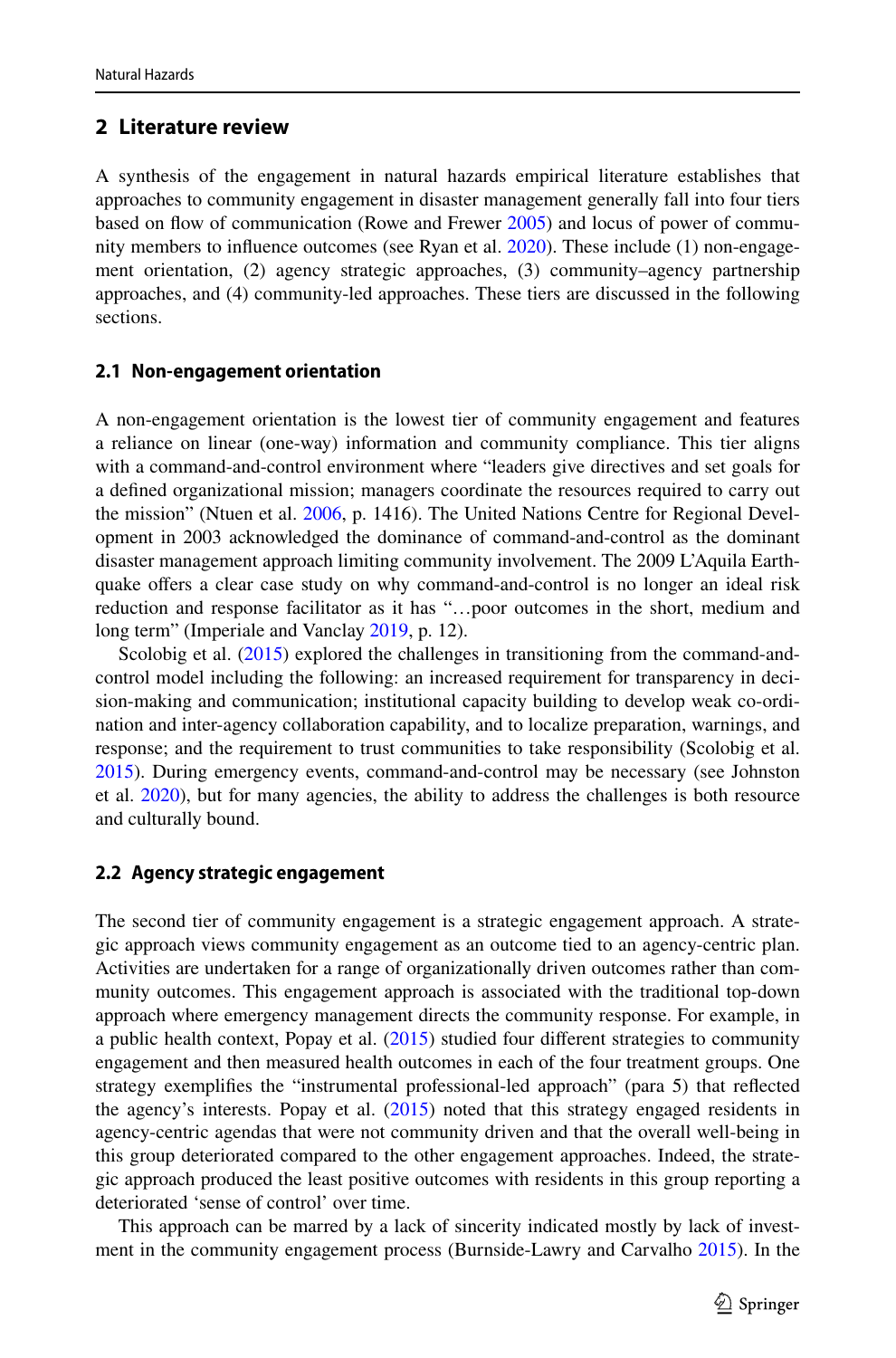Amadora region of Portugal, this was found to afect the community's trust in the agency's ability to prepare and respond to natural hazards. An agency-centric agenda also created tensions between agencies and community as agencies were introduced to a more collaborative way of working (Burnside-Lawry and Carvalho [2015\)](#page-17-5). Agency-led engagement can also lead to communities and community organizations working in isolation and therefore having little impact on vulnerability, as was found across the Caribbean (Ferdinand et al. [2012;](#page-17-6) Pyles et al. [2018](#page-19-6)).

#### **2.3 Community–agency partnerships**

Community–agency partnerships represent a shared-power engagement relationship (see Johnston [2010\)](#page-18-8) between emergency management agencies and communities. In this higher tier of engagement, emergency management agencies still manage the larger hazard preparation and response. However, over time, communities that have more mature relationships with agencies take on key preparation and response roles. In this way, community members understand the risk and requirements of their local area. A good example of this partner-ship tier is presented in the work of Haworth ([2016\)](#page-18-11) who studied volunteered geographic information (VGI). During a natural hazard, this tier of partnership involves citizens who share geographic information with the community and with emergency management agencies. People share images and data about fooded roads, fres, and images of what other people are doing to prepare. While these self-organizing groups can add support to emergency management, Haworth notes that "agencies need to be fexible and willing to adapt and support community initiatives, recognizing the strengths of VGI" and other partnerships (Haworth [2016](#page-18-11), p. 197).

More holistic examples can be found in both developing and developed countries. For instance, a government initiated, community-run tsunami preparedness and resilience program in Aceh, Indonesia, was built around the local school (Oktari et al. [2018\)](#page-19-7). This program, which also involved local and international NGOs, was successful in developing networks and strengthening relationships within those networks within the local community (Oktari et al. [2018\)](#page-19-7), two factors identifed as critical to resilience (Cretney [2016,](#page-17-7) [2018;](#page-17-8) Soetanto et al. [2017\)](#page-19-8). Canadian research after events like flood, fuel spills, and wildfire (Waldman et al. [2018](#page-20-0)) showed a positive impact on local resilience after a multi-agency approach to capitalize on post-event spontaneous volunteers. Community involvement in New Zealand's annual Shakeout and The Great Shakeout in Los Angeles shows an equal partnership between agencies and community (Vinnell et al. [2020](#page-19-9); Adams et al. [2017](#page-17-9)). This cooperative approach is not enough to keep communities safe but it provides the foundation for communities to lead natural hazard preparation, and for agencies to support their efforts.

# **2.4 Community‑led approaches**

Participatory and community-led approaches to disaster preparedness are widely acclaimed as an essential attribute to successful disaster risk management (see Hsahimoto et al. [2018](#page-18-12)). However, Samaddar et al. ([2015\)](#page-19-10) highlight that how this is done remains unresolved (see also Rowe and Frewer [2000](#page-19-11)). This current research and its presentation of a community engagement model seek to address this gap.

Community-led or community-based approaches to hazard preparedness are founded on community participation, capacity building, and a shared-responsibility mindset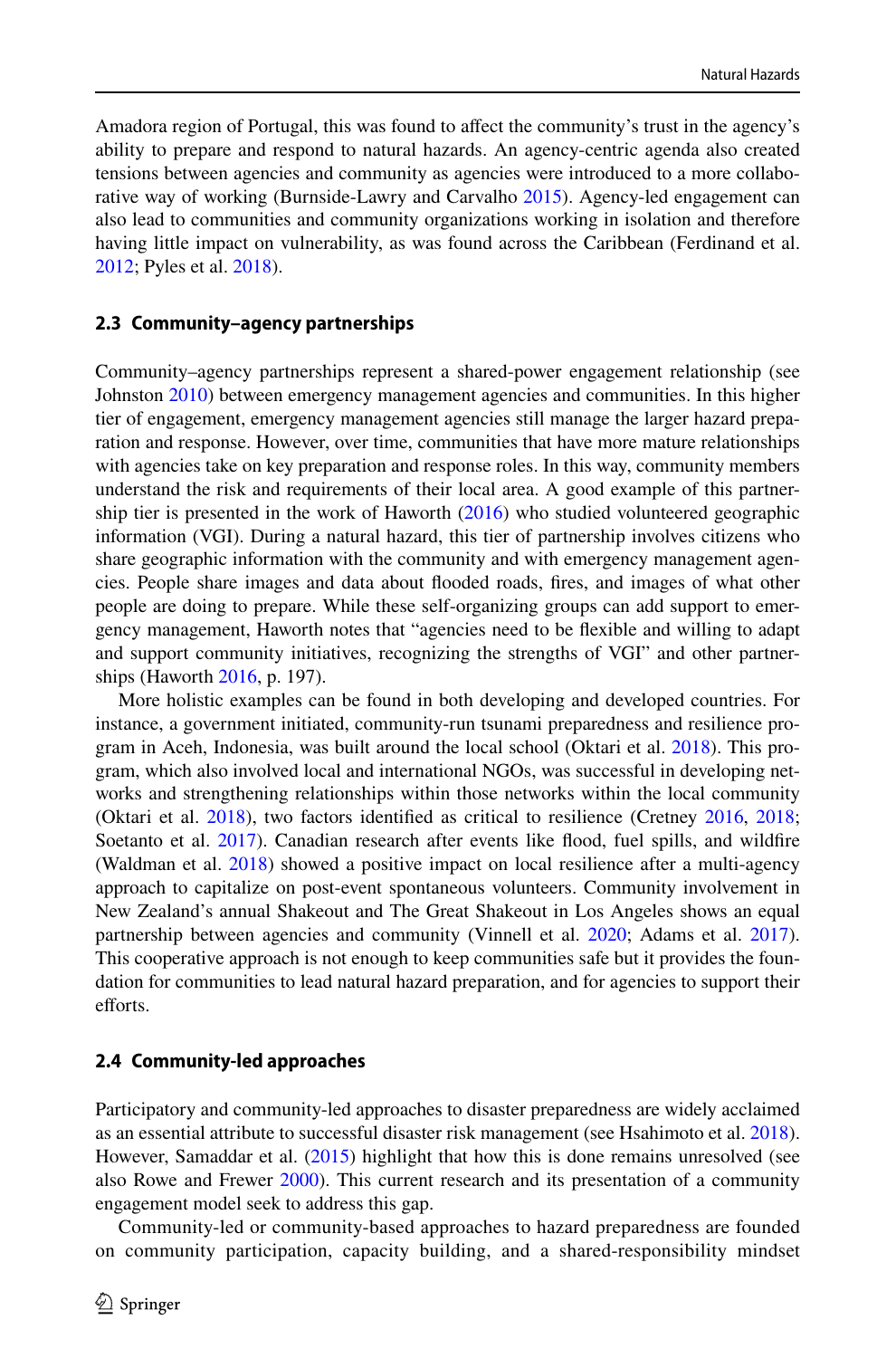(Maskrey [2011;](#page-18-13) McLennan [2020;](#page-18-14) Shaw [2012](#page-19-12)). Participatory design is "a process of investigating, understanding, refecting upon, establishing, developing, and supporting mutual learning between multiple participants in collective 'refection-inaction'" (Simonsen and Robertson [2013,](#page-19-13) p. 2). The process takes participants through a lived reality of a disaster situation and shows them what is required, individually and collectively, as a community to be prepared. Several studies have demonstrated the value and contribution of community-led initiatives for resilience. For example, following the New Zealand earthquakes, Cretney [\(2016,](#page-17-7) [2018](#page-17-8)) found that strong community networks and community-led preparedness initiatives contributed to community resilience. Rah-mayati et al. [\(2017\)](#page-19-14) studied floods in Jakarta and argued that local lived experience and connection to place supports innovation through community-led approaches. Soetanto et al. ([2017\)](#page-19-8), in a UK flood study, found perceptions of social responsibility contributed to community willingness to undertake collective behaviors. Community-led initiatives have been shown to be more efective than government-led initiatives (McLennan [2020](#page-18-14); King and Cruickshank [2012](#page-18-15)) in developing community capacity. A communityled approach to community engagement contextualizes and prioritizes community needs in ways that build capacity and capability of a community to take a more active role in recognizing and minimizing risks to that community.

Community development generally aims to improve communities in material ways. Drawing on community development theory (Phillips and Pittman [2009](#page-19-15)) is one way to build the capability of communities through education and local decision-making (Long [1975;](#page-18-16) United Nations [1995\)](#page-19-16) and to work together in ways that solve problems. Phillips and Pittman ([2009\)](#page-19-15) argue that community development should be centered around creating community connections and knowing which community factors create marginalization or exclusion of community members. They argued that communities need to have shared understanding and values. Communities develop when they bring networks of people together around local activities. Community development succeeds when community members learn to work together (Long [1975\)](#page-18-16) for the betterment of the group. Local decision-making therefore is crucial (Christenson and Robinson [1989](#page-17-10)) and helps to create community-level social capital (Phillips and Pittman [2009](#page-19-15)).

Community-based participatory processes and codesign programs have emerged as a sustainable framework for community-led resilience (Liu et al. [2017](#page-18-17); Mason et al. [2016;](#page-18-18) Wolff [2021](#page-20-1)). Some authors cite a number of challenges to community-based programs (Geekiyanage et al. [2020](#page-17-11)) with concerns raised due to inherent assumptions that exacerbate marginalized groups (Gladfelter [2018](#page-18-19)). However, evidence suggests if this is done well, community-based participation addresses vulnerabilities, increases resilience, and overall achieves better community outcomes (Peng et al. [2020\)](#page-19-17).

Codesign is "the idea that diferent people with difering ideas and motivations, from a variety of backgrounds and with diferent skills can take part in a series of conversations that seek to change the state of things" (Manzinin [2017,](#page-18-20) p. vii). Aspirations toward more participatory and shared-responsibility approaches to community engagement refect a shift to greater community agency and capacity building in emergency management (Burnside-Lawry and Carvalho [2015\)](#page-17-5), or more specifcally, how to involve a community authentically and sustainably with such agency. Current approaches to community engagement vary, and there is little empirical evidence that gives insight into how community-centered approaches offer sustainable, capacity building approaches suited to disaster preparedness. Recognizing this gap, this study seeks to understand what community engagement approaches are used and valued by emergency managers to engage community members. The data provide evidence to inform a model of community engagement in natural hazard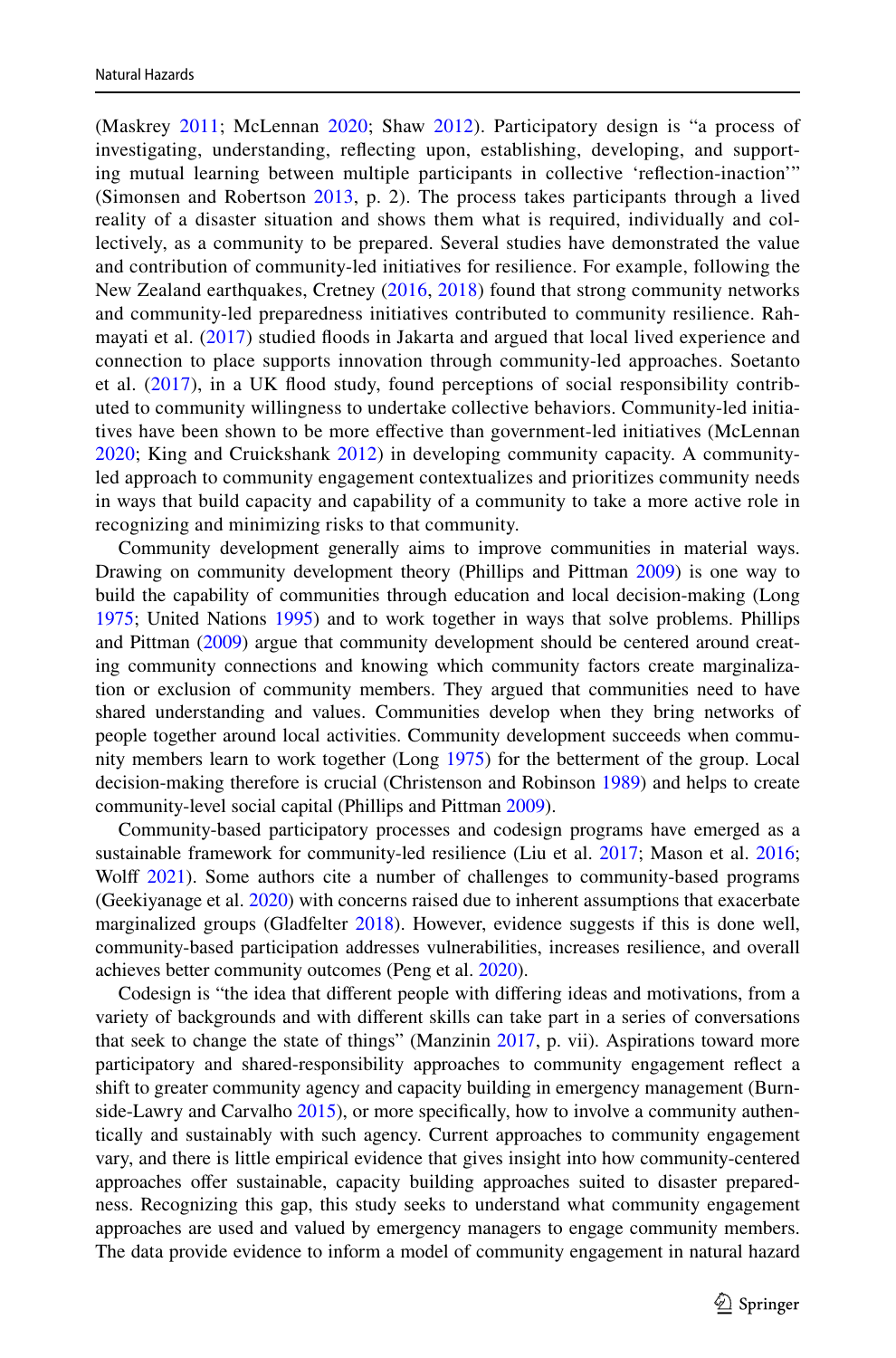preparation that can guide natural hazard preparedness. The next section will present the method for this study followed by the results of the interviews.

# **3 Method**

Based on the preceding literature and focusing on the preparedness stage of disaster management, this study was guided by three key research questions. The frst research question aimed to understand *approaches used by practitioners to engage communities for preparedness*. The second research question asked *what attributes of community engagement for preparedness are valued in practice and why*. The third research question investigated *how these attributes contribute to a framework for community engagement for preparedness*. The answers to the three research questions will be used to derive a model of engagement. To answer these questions, a two-stage research design employing qualitative semi-structured interviews and document analysis focused on the conceptualizations of community engagement practitioners. The frst stage, in-depth interviews with practitioners from a wide range of Australian agencies, local governments and not-for-proft emergency management organizations, investigated the practice and aspirations of practitioners, and conceptualized community engagement practice within an emergency management context. The second stage established the systems context that practitioners worked in and determined the depth of commitment of agencies to community engagement and the way it was practiced and supported within each organization. The two-stage approach allowed the project team to understand community engagement enablers and obstacles within the emergency management environment, and to develop a clear picture of what was practiced and what was aspirational. Both the current realities and the aspirations of the interviewees inform the proposed model.

# **3.1 Sample**

The sampling method ensured emergency agency perspectives on community preparedness ranging from single types of natural hazards (such as agencies dedicated only to food or fre) through to all-hazards response organizations that concentrate on all types of risks. In Australia, emergency management for preparedness spans state and local government agencies, supported by a range of nonproft organizations. Criterion for sampling of participants was to ensure that all disaster types, agency types, and all Australian states and territories were represented. Participants who were identifed as having a community engagement role were recruited by personal invitation, agency notifcations/advertisements, and snowball sampling. While more than 43 participants were approached, the fnal sample included 30 participants (21 female, 9 male) from 25 emergency management agencies, three local government (LGA), and two nonproft organizations.

# **3.2 Interview guide**

The in-depth, semi-structured interview guide was developed from the literature. Questions addressed participants' role and responsibilities, conceptualizations of preparedness (including goals), the barriers and enablers to community preparedness, and competencies for preparedness and responsibilities. Questions also probed perceptions of risk, community engagement (approaches and timing), the role of community leaders, networks, and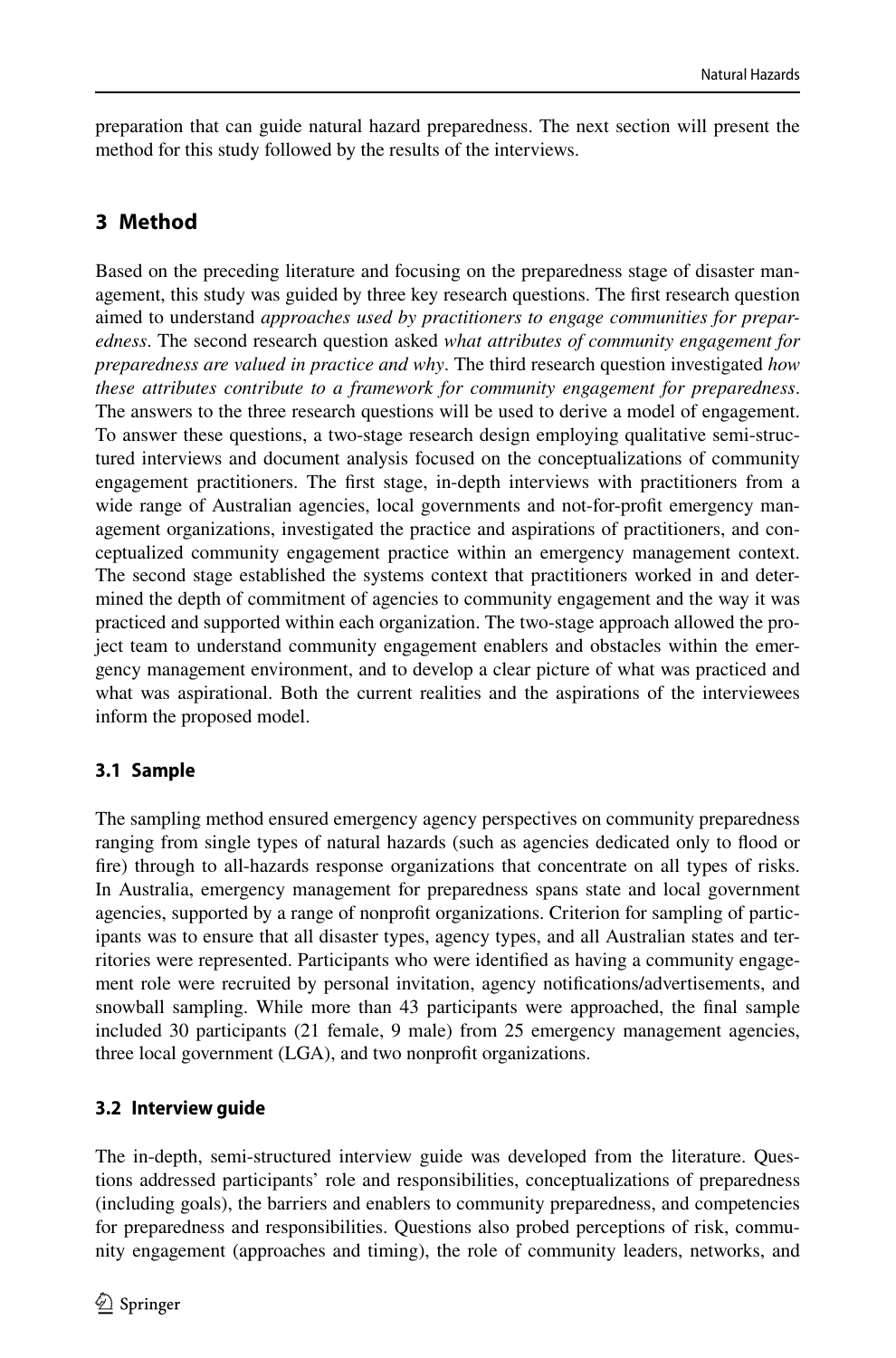evaluation. The full interview guide and ethics documents are available from the researchers. Interviews were conducted by two researchers via zoom (audio and/or video). Interviews ranged from 40 and 80 min.

# **3.3 Analysis**

Each interview was double coded—frst by each researcher at the word, sentence, and paragraph level into nodes, or key topics. These analyses were then compared, discussed, and resolved, with some nodes combined to produce an agreed list. At this stage of analysis, 102 topic nodes were created as parent nodes, and a further 82 nodes were coded as child nodes. The second stage of analysis was analytical and interpretive, seeking relationships and patterns across the data to generate more theoretical based themes that refected participant attributes of community engagement and the meanings associated with these values for preparedness. As the lens of the analysis was constructivism—the analysis focused on participants' conceptualization of community engagement, and their experiences in designing, implementing and evaluating community engagement for preparedness. Quality of coding was managed through double coding and coming together to discuss every ffth case to compare coding for quality and consistency. The next section presents the results from the study.

# **4 Results**

Results from the study are presented to respond to each research question. Research questions 1 and 2 investigated current approaches used in community engagement for natural hazards and help to identify the attributes of successful community engagement. Research question 3 provides insights into the practitioners' perceptions about a successful community engagement approach.

# **4.1 Approaches to community engagement**

The frst research question asked, what approaches are used to engage communities for preparedness? The fndings suggest that no single approach dominated practice. Rather, practitioners worked to a variety of community consultation, engagement, and/or development frameworks. The International Association for Public Participation framework (IAP2) was mentioned most frequently as an endorsed approach for community engagement, for example, as noted by participant #217 "We try to use that as an overarching philosophy of IAP2." However, a number of other engagement frameworks emerged across all participants that captured how community engagement was done. Community development and more participatory approaches, such as codesign and community-based emergency management, emerged as a strong theme in the data, for example, when describing the approach used: "… taking a community development approach" (#351), or ideally, how a participant would prefer to start to engage a community: "In a perfect world, I would start with co-design" (#232).

An agency command-and-control approach was found to be used in some circumstances that refected the varying situations faced by emergency managers. Several participants noted cultural and structural challenges of trying to move toward more shared-responsibility community approaches. Participant #343 summarized this theme: "Some of our more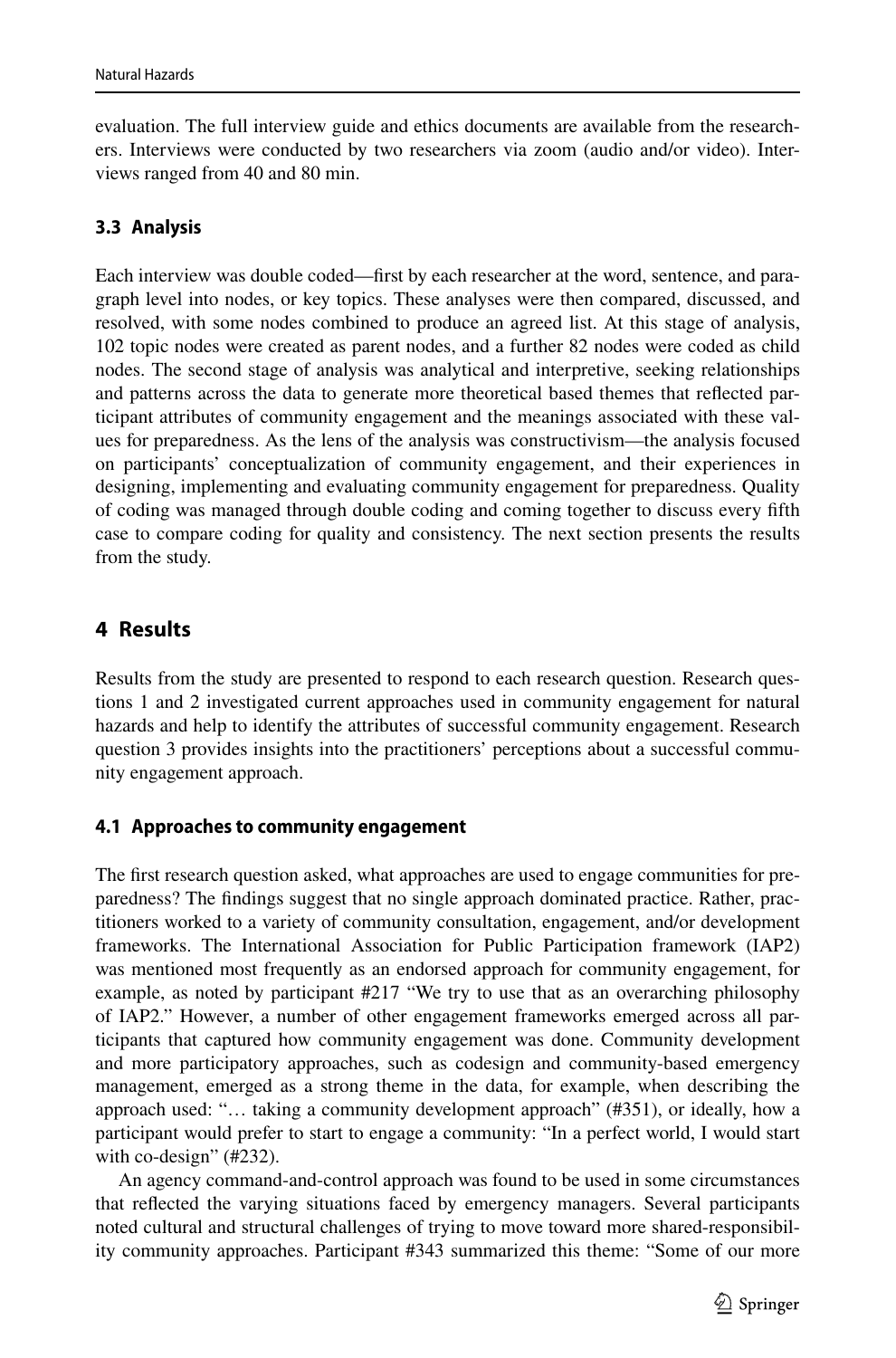structured – 'command and control' structures don't actually allow or permit that [shared responsibility]. Our command-and-control structures are used in situations where command-and-control is not required". Other participants acknowledged the funding model does not always allow for anything more than directed activities. "…you are working in a climate that says, 'We are funded for 12 months; we are going to run a program through the community engagement team; this is what we are going to do,' and it's done, that's not always a conducive environment for true community engagement… So at the heart of that is that alignment between the values, principles, funding, all of those other things that we believe—…versus just business practice of some of those agencies or people." (#224). Participants recognized the importance of command-and-control in response situations, but this is not sustainable. Participant #222 captured this theme "…we actually need to engage community into disaster management systems/arrangements; not just prep them up so that they are ready for warnings and they know how to prepare. We need to include them in the planning process; we need to include them in the exercises that we do as agencies in the back room,"

In summary, while no dominant approach to community engagement was found, the common themes of community development, IAP2, codesign, and command-and-control appear embedded across practitioner approaches with difering rationales being ofered for approaches. The lack of a common approach is signifcant because it suggests that practitioners have to cobble together approaches rather than having a clear model of community engagement. The next section will present research question 2, identifying the attributes of an engaged community.

#### **4.2 Attributes of community engagement for preparedness**

Research question 2 identifed the attributes of community engagement for preparedness that were valued in practice. Two themes were found in the data—the frst representing a philosophical orientation to community engagement while the second refected a strategic programmatic view of engagement.

The philosophical orientation to engagement related to the purpose of community engagement, approaches to capacity building of a community, and the ideal outcomes from engaging with a community. For example, "We are not telling you what to do. We are engaging in conversation… Now it's the case that unless you engage genuinely, the public are not fools" (#226). The philosophical view described a relational foundation to community engagement—one that focused on positive outcomes that emerged from activities. "It's about building a relationship with community. So, if we are out in our orange overalls; it is about relationships; it's about hopefully infuencing community to take some sort of positive action, whatever that might be" (#347).

While the mix of knowledge, skills, and resources needed to achieve a level of community preparedness were identifed as important by participants, there was an emphasis on tailoring programs to suit specifc community characteristics. A variety of engagement programs and activities were related to preparedness; however, the key focus was on the need to tailor and design engagement to support community-led preparedness, described by participant #230—"the goal is to help communities to develop processes, so that they can respond and recover; look after themselves, basically, until emergency services can get to them; develop resilience within that community, so that they can look after themselves… with any community engagement that we have been doing prior to as well as since then, we have tried to make it community led/focussed" (#230). How to do this also formed part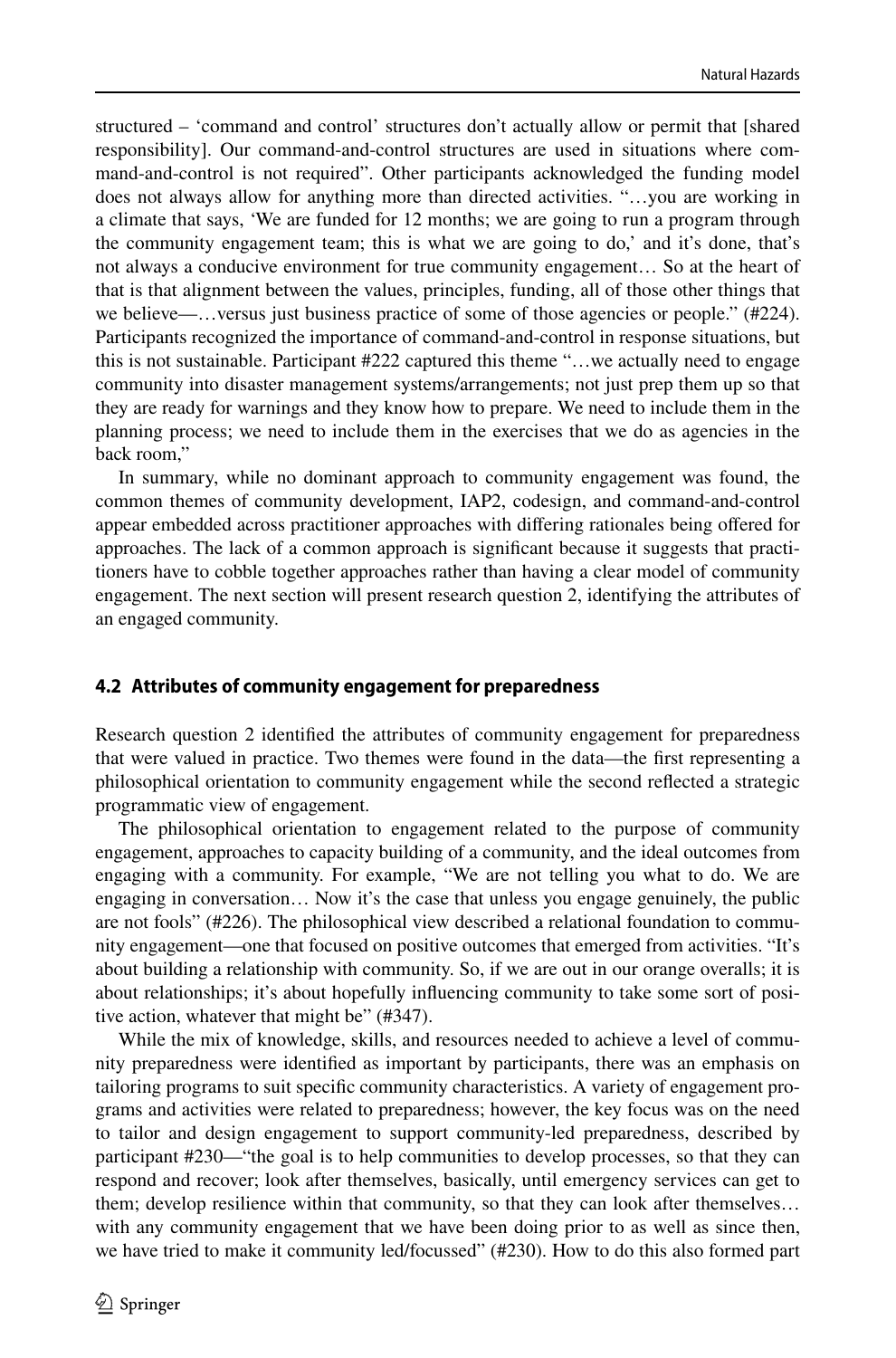of the philosophical orientation as the motivation behind community engagement eforts. This was articulated well by #222 "We need to open the doors, so that we are bringing the community with us on our journey in strengthening and improving the disaster management arrangements".

The strategic or programming attributes of community engagement were the second widely shared theme and included articulating what preparedness meant, nurturing the enablers, and mitigating the barriers to engaging for preparedness. Determining what 'preparedness' meant, or what was deemed sufficient, was a challenge recognized by participants as it depended on the community and the type of risks associated with that community. This view reinforced the need to tailor a program to suit the current profle of a community. "I would start by building that kind of profle; … understand some of the key demographic things of note; what the households are like, what the property ownership is like and what they use their land for in that community… you need to qualify that and make sure that that information is actually true on-the-ground" (#353).

Understanding a community's characteristics, in addition to risk perception, was viewed as the key 'enabler' for preparation activity. An enabler supports natural hazard preparation or motivates individuals or communities to prepare. Understanding community and its connections includes community relationships, community ownership and connection to place, community leadership, and community resourcefulness. As one participant noted, it really is about developing a community-based community of practice, "that people are supported to develop the skills to navigate uncertainty and complexity, in an improved way or in an enhanced way; and that they do that in relationship with other people around them" (#352).

There were also barriers to preparedness. Barriers or obstacles included embedded systems, optimism bias, and conficting messages. Embedded systems and processes refected more traditional approaches to emergency management and are part of an enduring narrative and community belief that 'someone' will come and save their community at the time of need. Optimism bias by individuals within communities was also viewed as a barrier such as community members refusing to accept that particular natural hazard could happen to them. There was also concern that official messaging may create obstacles to preparation when people hear conficting messages about hazards and agency response. Addressing the barriers is key to improving natural hazard responses.

#### **4.3 Building a community engagement framework for preparedness**

Research question 3 asked what practitioners believed contributed to a successful community engagement approach. Six key themes emerged to build a community engagement model, including understanding communities, exploring and nurturing connections, building capacity and competencies to prepare, supporting and sustaining community-led action, and fnding ways to measure outcomes and impacts.

#### **4.3.1 Communities need to be well understood**

The frst attribute refected the importance of understanding any community before attempting to engage. This theme recognized that communities were unique and each community had diferent capacities, risks, resources, and networks. The need for communities to be understood essentially challenged assumptions made about communities and highlighted the need that baseline information, data gathering, and 'profling' of a community were a critical step prior to any actions or plans being made. While having a local contact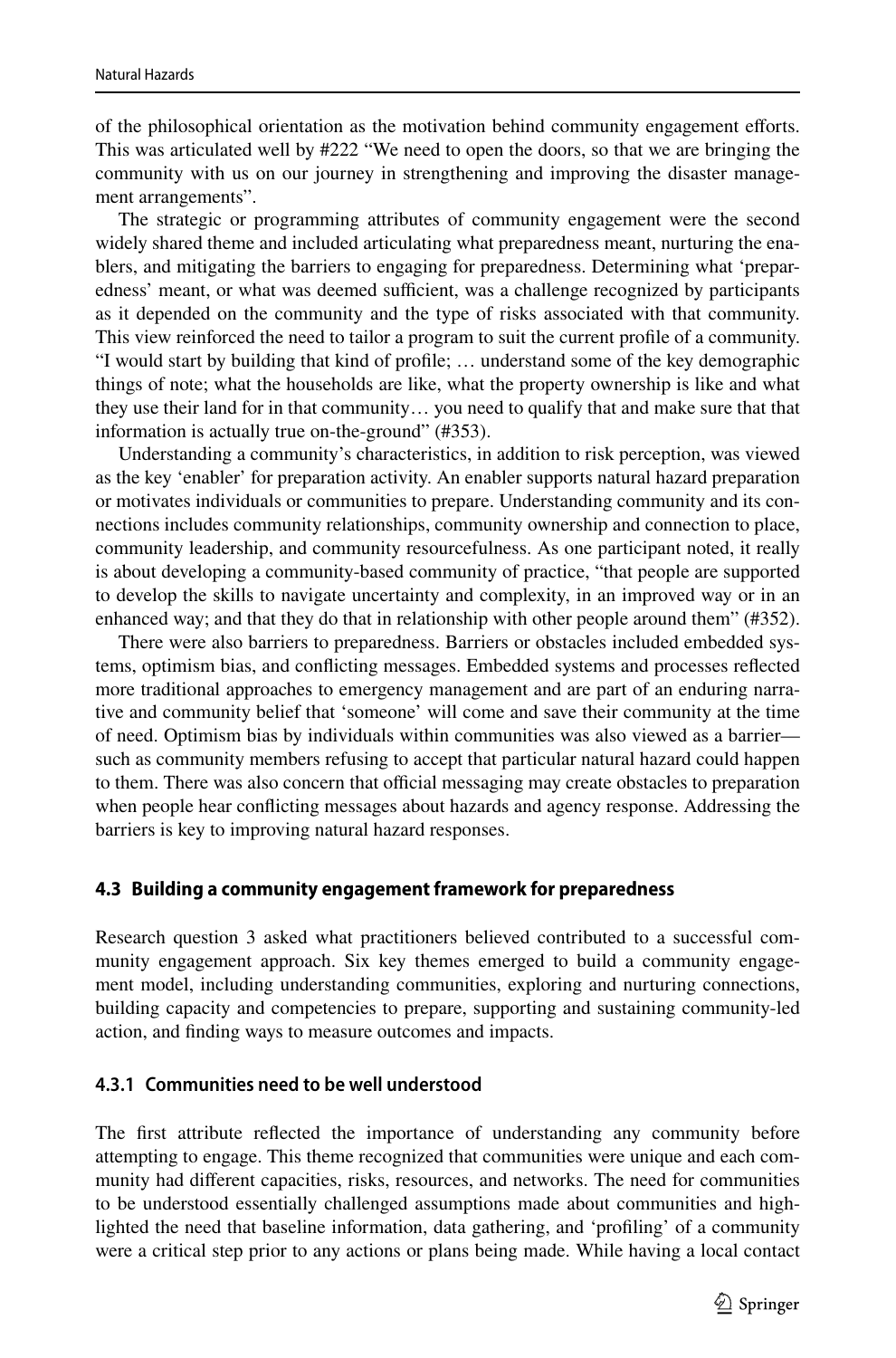with existing knowledge and networks was viewed as valuable and important, participants recognized that this was not always possible. This made taking steps to understand a community even more important.

Varying terms were used by participants to describe approaches to understanding a community, the most common term used was *Community Profling.* Community profling comprised steps to understand the make-up of the community in terms of demographics, economics, social connectedness, natural hazard history, and geography. The need to profle a community was also important post any changes or events, to understand the infuence of the change on the community.

Finally, practitioners felt that while some communities were open to changing their behaviors [to prepare] or learning new ways, other communities were less inclined. Therefore, practitioners felt it was important to have evidence to show communities the diference valuing preparedness as a community can make. Benchmarking (see later section on evaluation) the knowledge and skills of a community's state of preparedness was also viewed as essential. "…local assets are really important; particularly…builds that notion of risk in communities…So building up those networks is vitally important for connecting with those existing networks; and building that notion of hazard and risk and consequence within those networks; so networks is paramount; because you want to build that knowledge" (#229).

#### **4.3.2 Community connections**

Community connections emerged as the second core attribute, not only to understand how the community related to each other, but also the sense of community leadership, connection to place, and others. *Community connections* described the strength of ties that comes from cooperative community connections. Current and existing relationships with other community members were also viewed as important—and how socially connected the community was. Generally, there was a strong level of agreement that communities that were more socially connected were better placed to prepare. Current and historical connections with emergency agencies were also deemed as important as this legacy ensured that communities had access and were open to sharing concerns and obtaining resources from agencies to lead the response. Participants recognized the need to identify opinion leaders in a community, and the role they played in infuencing others: "If you want to fnd the infuential people within the communities that you are working with, ask around; fnd who is involved, who has leadership roles, who has less obvious leadership roles but are highly infuential within those communities; and you foster relationships with those guys. So it's that ripple efect …It's kind of a social network analysis that people tend to do, as practitioners." (#351).

#### **4.3.3 Building capacity and competencies to prepare**

The third attribute is about building both capacity and competencies. Many practitioners either implicitly or explicitly identifed with a community development approach reinforced the importance of building capacity and competencies in community members to prepare, both individually and collectively in the community, through education and experiences. *Capacity building* provides insight into what a prepared community looks like and how the required skills and qualities to achieve that state can be developed.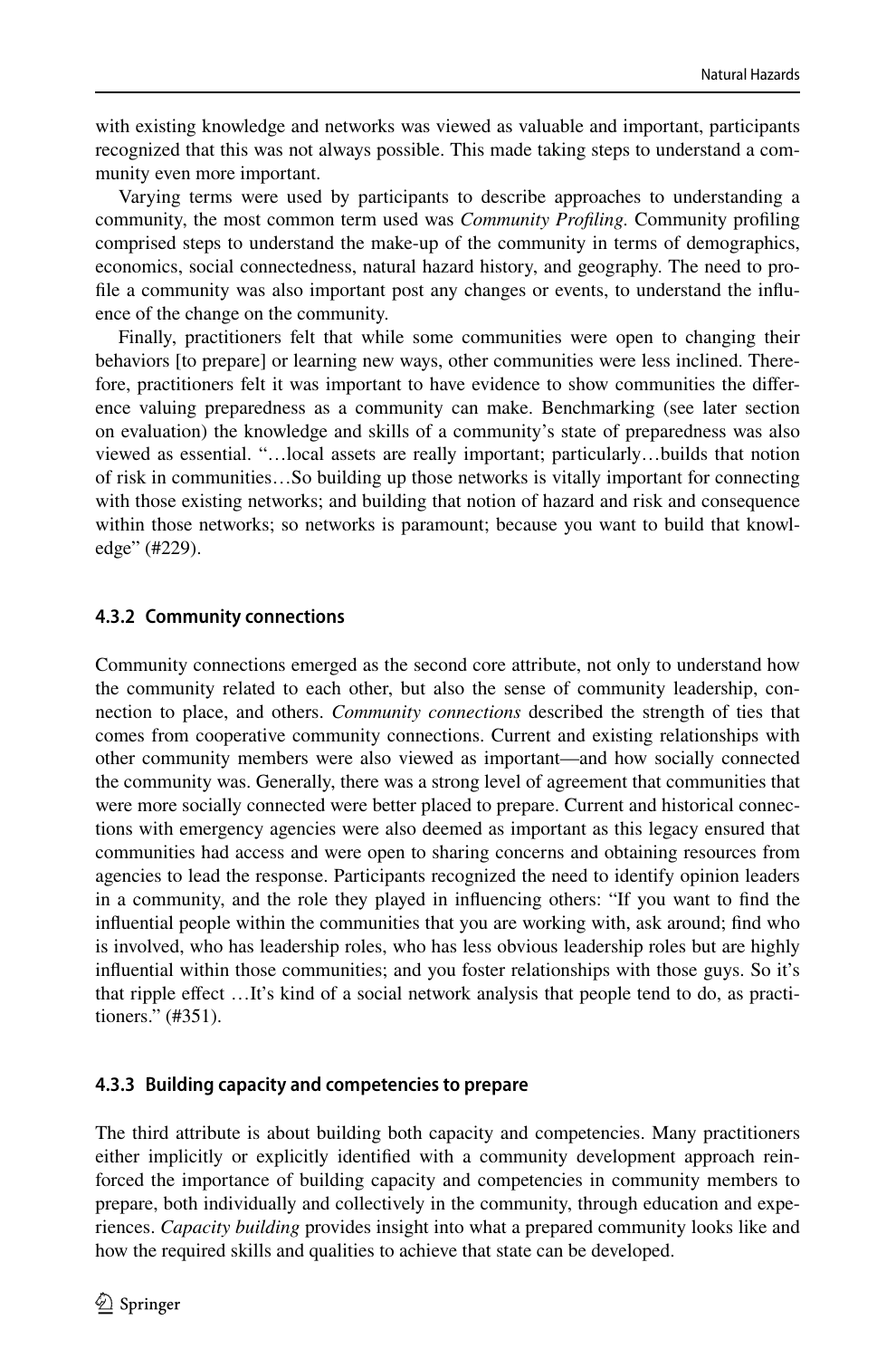Central to capacity building for many practitioners was a philosophy of codesign, where community members had the opportunity, confdence, and knowledge to state what they wanted to achieve in their own community in terms of preparedness. Tailoring community activities was seen as essential to community engagement as this way the community owned their own programs. This was felt particularly important to continue to progress toward a shared-responsibility approach. "It is taking community development principles into our engagement rather than us going to the community for our purposes; it was more about starting with the community and working out how we can build the capacity of the community; but, also, how we sit as part of the context of a community rather than coming in there and being government" (#344).

# **4.3.4 Community‑led action**

Participants refected that community-led action that is mentored, resourced, and fostered will lead to stronger ability of self-reliance and shared responsibility. *Communityled* action, the fourth attribute, describes communities that take the initiative to generate their own preparedness aims and objectives. Participant #341 provided an example of this action

it's community members that have come … to say, 'I am really worried about a particular risk. This is something that we want to establish; and I want to try and get my local community involved, whether it is a geographical street or another type of community.' We have got some guidance documents and processes and things like that in place that we can provide training on, to those people, on how to run a community type of group. And then we assist them to establish that group and they essentially take that and amended it and shape it to suit their local situation; and then run that group. We are obviously there, if they need to come back for resources, training, or anything like that; but they run the group, how they see ft; and they run the sessions and the activities that they see ft, that are suited to their local areas.

 This type of action requires the support, resourcing, and fostering of community-led action by agencies. Preparedness action is enacted when community members take steps to mitigate risk. Local opinion leaders and infuencers are important in taking leadership roles in motivating and connecting discrete community groups. In this context, community relationships and network ties really do matter and relationship strength or weakness in a community will infuence the outcomes of community engagement for preparedness.

# **4.3.5 Local risks require specifc actions**

*Local risks and hazards* emerged as the ffth attribute. *Local risks and hazards* require specifc actions related to specifc locally identifed risks and hazards. Practitioners considered tailoring and localizing both the risk and hazards were important for engagement activities. Localizing risks, actions, and activities recognizes that some hazards – whether it is a bushfre, food, or cyclone—require specifc actions, messages, and risk type communication. Localization therefore responds to these unique and local risks and recognizes that not all hazards are equal.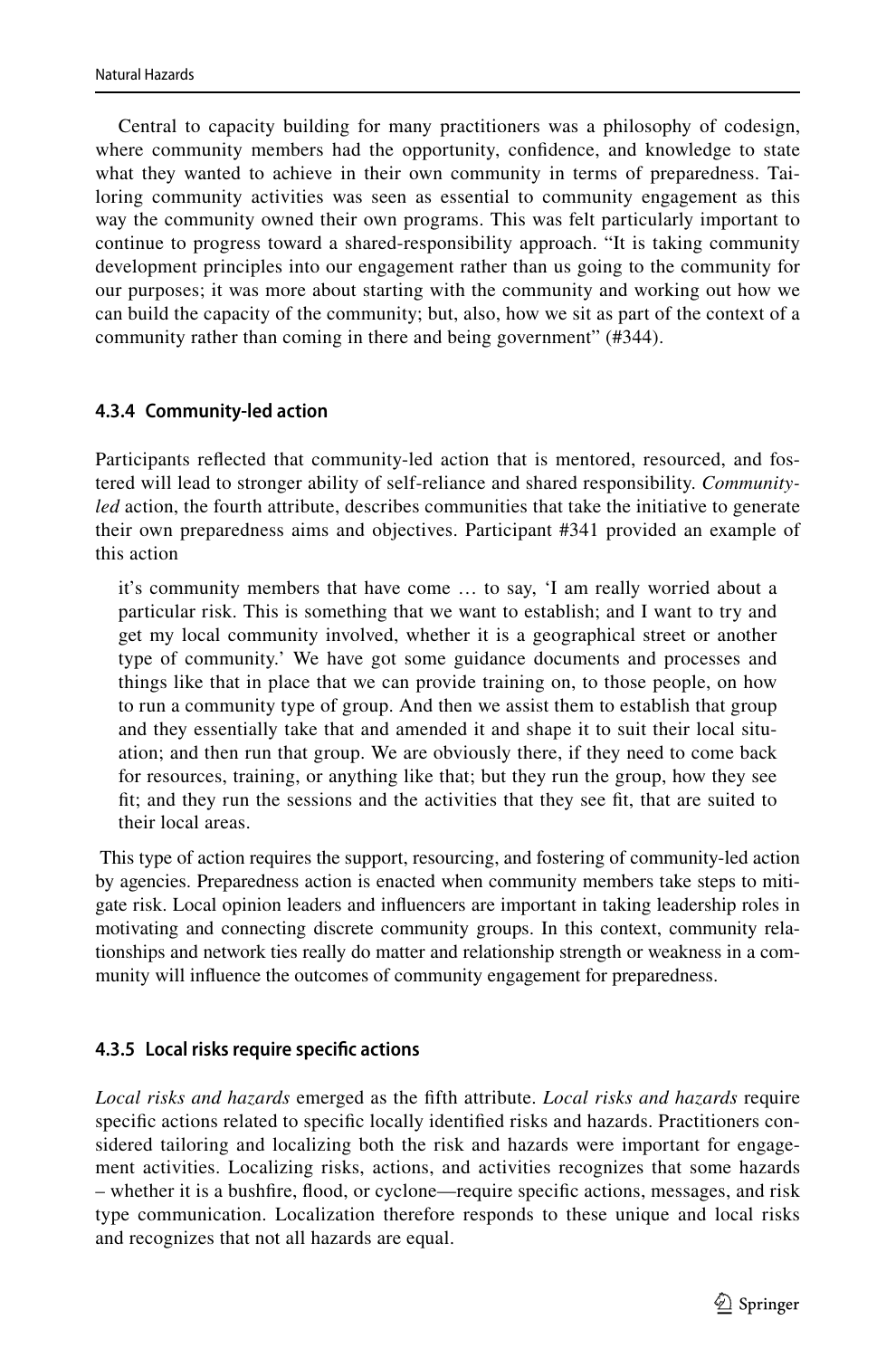#### **4.3.6 Ensuring engagement programs are monitored, evaluated, and lessons learned**

Finally, the sixth attribute is a need for continuous learning and sharing best practices. Understanding impact, or linking practice with evidence-based outcomes, was one of the key challenges refected by participants. While all participants acknowledged the importance of evaluation, only a few practitioners had access to agency funded evaluation specialists. Generally, the lack of measurement for reporting—and subsequent learning—from community engagement programs was framed as a weakness and often meant that community engagement activities were recorded as outputs (activity based) rather than outcomes (impacts achieved). There is a recognition that monitoring, evaluation, and learning need to be embedded in preparation programs: "Going forward, when we have more of a strategy, there will be a really strong evaluation component and a big part of that will be community voice" (#348).

In summary, the fndings in the study responded to three research questions about community engagement for preparedness that can be synthesized into a framework to scafold community–agency relationships and empower local communities to initiate, lead, and build capacity to understand and mitigate risk in an ongoing sustainable way. The fndings foreground the changing role for emergency agencies in working with communities to understand, identify, and build on existing social capital in ways that strengthen existing relational networks and reinforce the role of communities in codesigning initiatives to prepare. The interviewees' answers, in addition to the literature on natural hazard preparedness, inform a model of community engagement.

# **5 Discussion: a community‑centered engagement model for preparedness**

Based on the reviewed literature and fndings from this study, a framework (see Fig. [1\)](#page-11-0) was conceptualized that specifes fve iterative steps that can be operationalized at the community level: (1) community profling, (2) relational ties and connections, (3) capacity building,(4) community programs, and (5) local hazard action. The steps are both iterative and generative because each step is the antecedent or groundwork required for the next step (Fig. [1](#page-11-0)).



Each generative step 1-5 contributes to community competencies and conditions for preparedness

<span id="page-11-0"></span>**Fig. 1** A community-centered engagement model for preparedness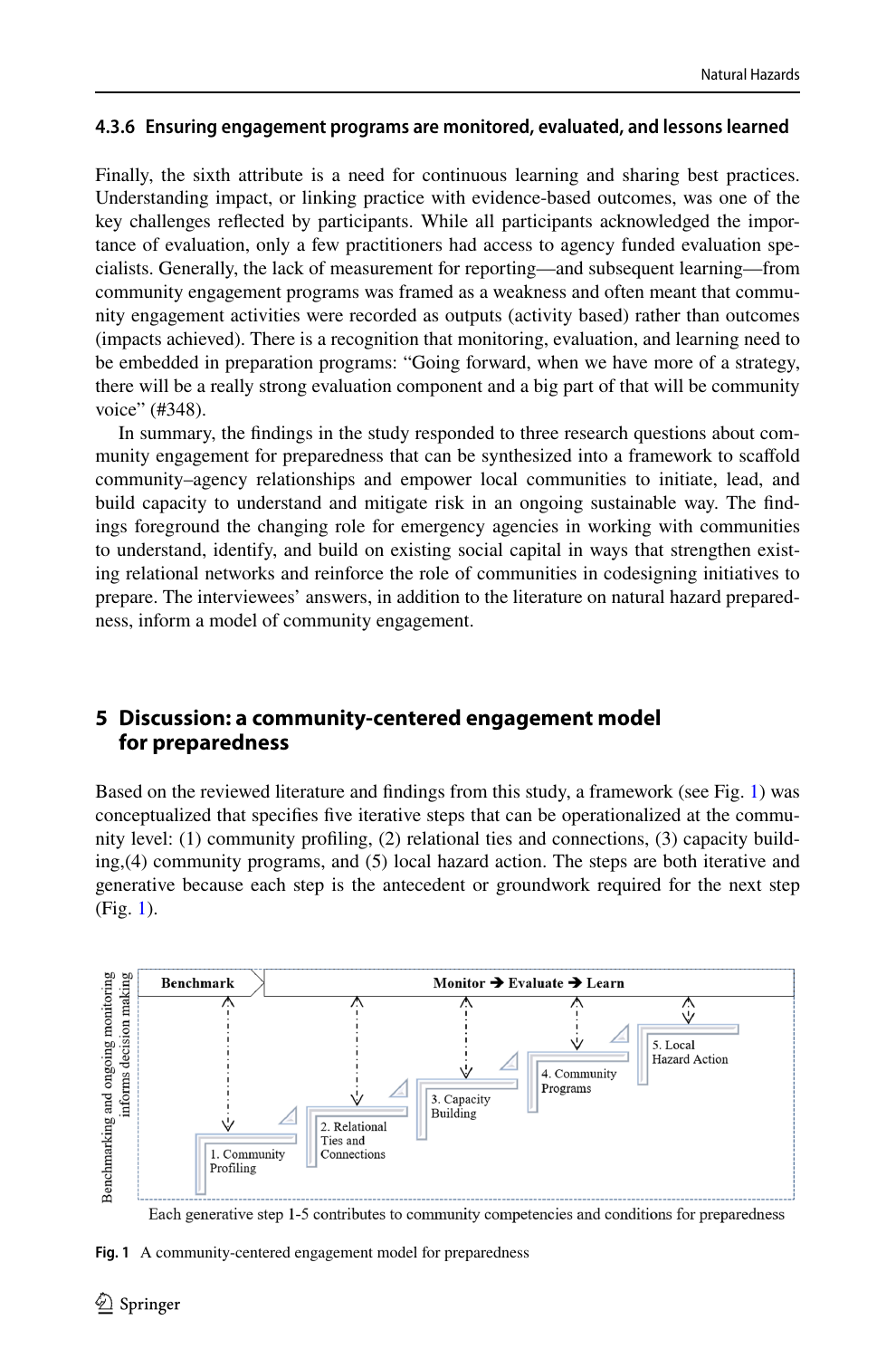#### **5.1 Step 1: Community profling**

*Community profling* is a research technique that draws together primary and secondary data specifc to the focal community to give baseline information and insight into a community's knowledge, structure, resources, and issues. Data gained during community profling also provide an understanding of the accuracy of local risk knowledge and perceptions about those risks (Paton [2007](#page-19-18); Prior and Paton [2008\)](#page-19-19).

Community profles build an evidence-based profle of a community and allow practitioners to set baselines, benchmarks, and agency objectives. A baseline is important as it provides a data point prior to the commencement of any engagement activities. Benchmarks are the standard against which program results are measured and when adopted across diferent communities, allow for comparison and learning (i.e., what worked and what didn't work). Identifying baselines and benchmarks are one of the only ways to establish a relationship between activities and improvements in the community and are an essential step in program evaluation.

Community profles provide information and insight on how a community is constructed, the infrastructure available, past emergency history, social and economic characteristics, and how active and socially oriented the community is. Profling allows practitioners to understand the community so they can tailor approaches to meet the needs of a community. Typical information provided by undertaking a community profle exercise is summarized in Table [1.](#page-12-0)

Data used for community profling draw on secondary and on primary data sources. A number of existing data points are available from government and local county sources (such as federal bureau of statistics, federal bureau of emergency management (FEMA), police, education, health, and local government). For example, the Australian Bureau of Statistics has census data and QuickStats based on postal codes. An analysis of local media will provide insight into the current issues concerning a community, and public opinion sentiment about diferent issues. A social media analysis of local community groups (using analytics software such as Hootsuite or analytics through Facebook) can also identify infuencers in the community.

Primary data collection is vital to gain a local perspective. This is achieved through conducting local surveys, interviews, or focus groups with representative samples from the focal community. These data will provide information about community member

<span id="page-12-0"></span>**Table 1** Typical information provided through a community profling exercise

What hazards are the community most susceptible to, and what are attitudes to these hazards?

The community's demographic features

The relationships that already exist

What institutions and volunteer organizations and activities are already part of the community fabric, e.g., show society, mothers' groups, schools, community support networks

Where are the community leaders already working and who are they? These are community leaders, not necessarily people in power such as councilors and politicians

Where are the tensions within the community?

What are the key relationships, positive and negative, that you need to be mindful of?

How do the agencies already work together and what potential is there for closer cooperation?

What work have emergency agencies already undertaken in this community and how well did that go?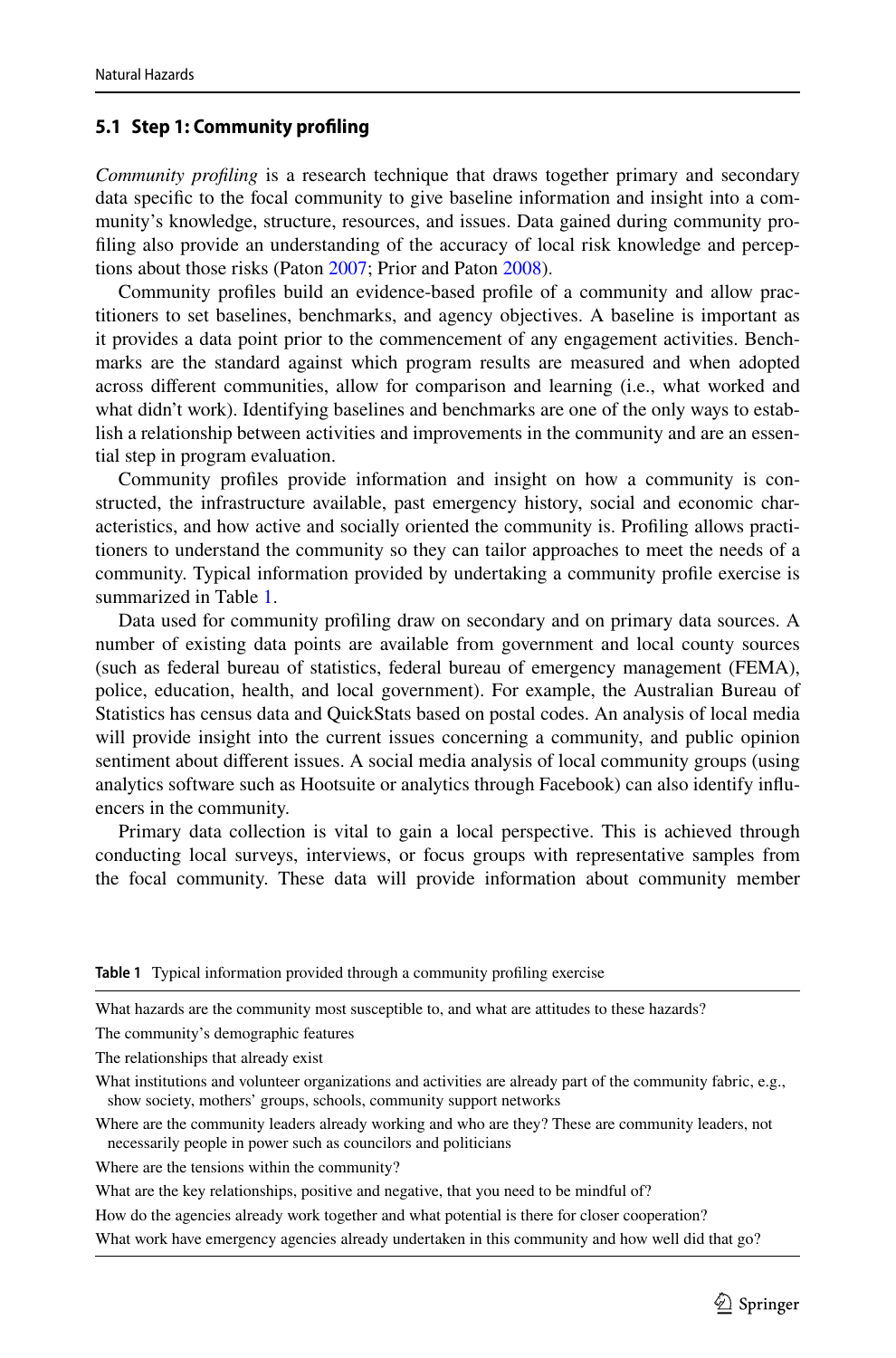knowledge of risks and hazards, the accuracy of these, attitudes, behaviors, and barriers to and enablers of preparedness and resilience activities. Competency and capability indexes also provide a tool to score a community on diferent types of knowledge and skills for preparedness.

The timing of undertaking community profling is important. Community profling should be conducted prior to engaging with a community, and then at regular intervals (annually or biannually per hazard season or if a transient community) or after a disaster event or change that has afected the community population. Community profling should be included in all community engagement plans as one of the initial phases in implementation. A step-by-step guide to undertaking a community profle is found here (link removed for peer review).

#### **5.2 Step 2: Relational ties and connections**

An engagement approach to disaster preparedness supports and empowers a community through communication and relationships. Understanding relational ties also recognizes the role of relationships to facilitate information, resources, and access to diferent groups and types of people in a community. Relationships as 'ties' form a social network. These ties can generally be classifed as strong, weak, or absent.

Understanding a community's relationships and networks is important as it allows engagement to strengthen current or existing social ties and connections. This includes identifying opinion leaders and infuencers in the community that have strong local connections or may have a role in the community as an innovator. Key opinion leaders may hold legitimate positions (such as religious leaders, local journalists, sporting, school, or community club presidents) or unofficial roles (such as the local barber, legion clubs, or bloggers).

Relational mapping can be done twice a year to identify ways to connect with marginalized groups, new groups, or strengthen existing relationships. Mapping will also help to explore factors that underpin marginalized, disempowered, silent, or vulnerable groups. In this case, these groups need to have focused attention with the aim to remove barriers to exclusion.

Communities need to have a shared vision and understanding of the risks to their community and the benefts from building community level capacity to prepare. Through understanding how a community is networked and connected, communities will be better placed to mobilize and organize, strengthen existing networks, and take action. Johnston and Lane ([2018\)](#page-18-21) refer to this as relational capital—as a resource that can be transferred or drawn on, depending on the circumstances. It is through leveraging these ties that communities can establish context and relevance for preparedness and use these connections to share and champion baseline knowledge for preparedness. The community not only benefts from enhanced preparation during this step, but this also builds relationships that can be leveraged for other community issues.

#### **5.3 Step 3: Capacity building**

While community capacity building is focal in many emergency management approaches to preparedness and is a central organizing concept for community development approaches, the capacity building phase builds on existing relationships and segments of the community that are motivated to prepare. Community-based activities in this phase are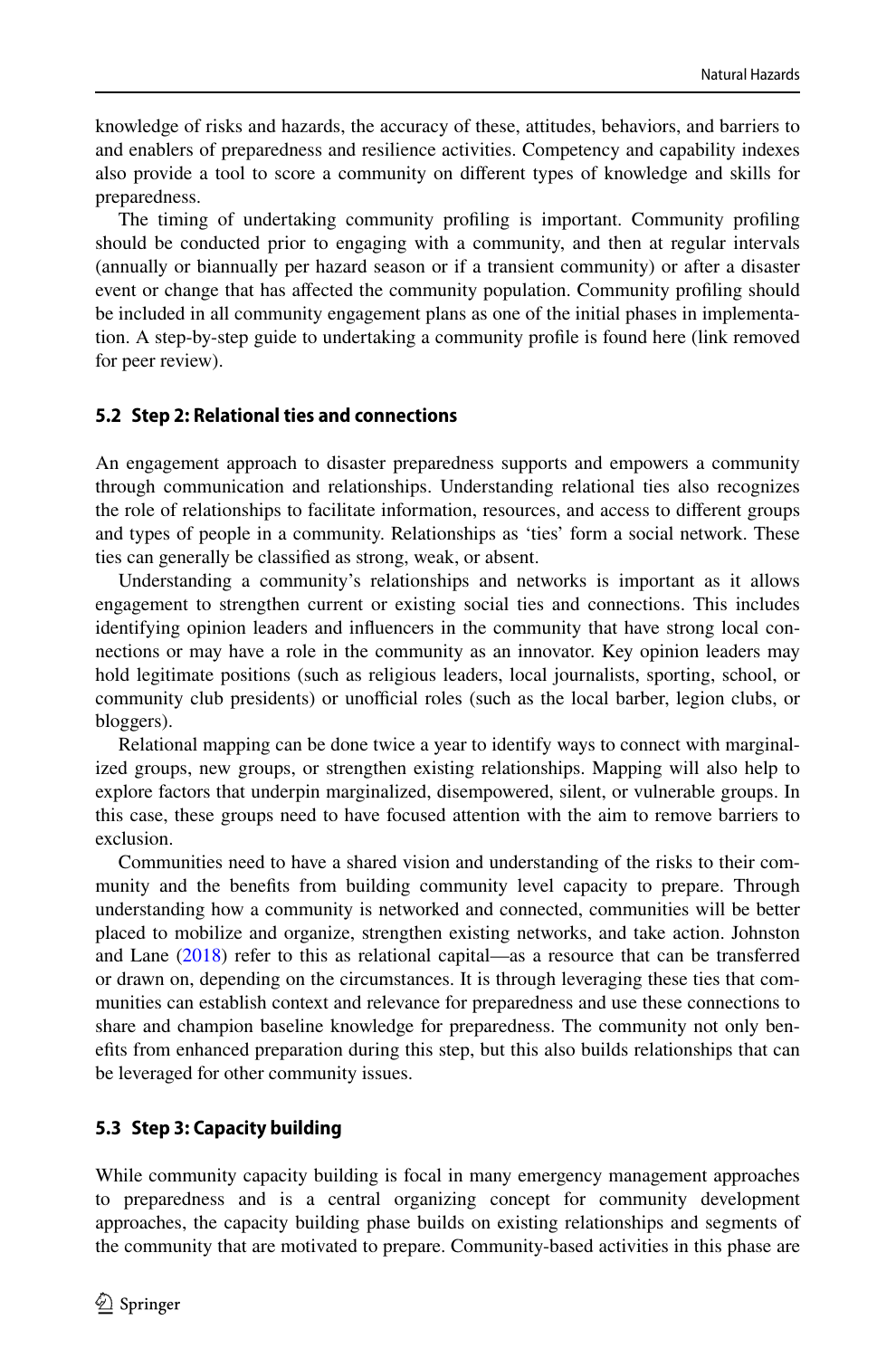instigated/supported by agencies to provide information through community education and experience, resources, and mentorship as it relates to preparedness. For example, this may be about hosting local school or community events to help families create plans, checklists, and decision trees; feld trips; workshop, seminars, or meetings; or networking events. In this phase, key community outcome indicators refect increasing knowledge, capacity, or behavior change relating to preparedness.

The fndings from the current study also reinforced that many agencies work with volunteer arms, including community engagement-tasked volunteers who are based within local communities, who work on community engagement and require training in this area because they have no expertise. Building the capacity of these volunteers to, in turn, trigger and develop capacity in their own communities was seen as the key method of improving the impact of community engagement programs across their jurisdictions.

#### **5.4 Step 4: Community programs: participatory codesigned**

In this phase communities generally have high levels of knowledge about their risk and are active in taking steps to reduce or mitigate the risks. Codesign and community participation frameworks allow communities to tailor their own knowledge, contexts of risk, and capacity to respond directly to relevant local hazards. For instance, members recognize that natural hazards are likely and will impact their community and will seek guidance, support, and mentoring from emergency agencies. Through collaboration and collective participation, communities become responsible for decision-making that helps them prepare for their own local hazards. A participatory codesign process facilitates community members—individually and collectively—to articulate their aims and milestones for hazard preparedness and then work together to develop ways and actions to achieve these aims. It also allows both the community and local agencies to monitor and track the level of preparedness in that community.

Examples might include community members bringing their plans to the local hazard agency for input and refnement. These communities seek guidance and support from preparedness practitioners, but the agency may be moving from the role of facilitator to critical friend. This changes the relationship and the locus of responsibility for preparedness and signals that the community is fully engaged.

#### **5.5 Step 5: Tailoring for local hazards action**

The local hazard action phase relates to specifc actions and contexts for that community's locally identified risks and hazards. While the first four steps reflect an engagement process focused on building a sustainable community base through connection, education, involvement, and application suitable for *all* hazards, the fnal step recognizes that diferent risks require specifc and tailored community activities particularly around risk communication, messaging, and actions. Local hazards—that are context and location specifc, support the need to create local ownership over the message and the actions. Sufri et al. [\(2020](#page-19-20)) showed how local engagement helped to keep people safe in Aceh. Local engagement is recognized as contributing to sustainable, lifesaving practices with measurable benefts in resilience building through encouraging personal and social responsibility (Kelly and Ronan [2018](#page-18-22)). A tailored, localized step is important because the capacities built in the earlier steps create the capacity for a community to apply the knowledge and skills build across the steps to any kind of natural hazard or threat to the community. For example, a community may have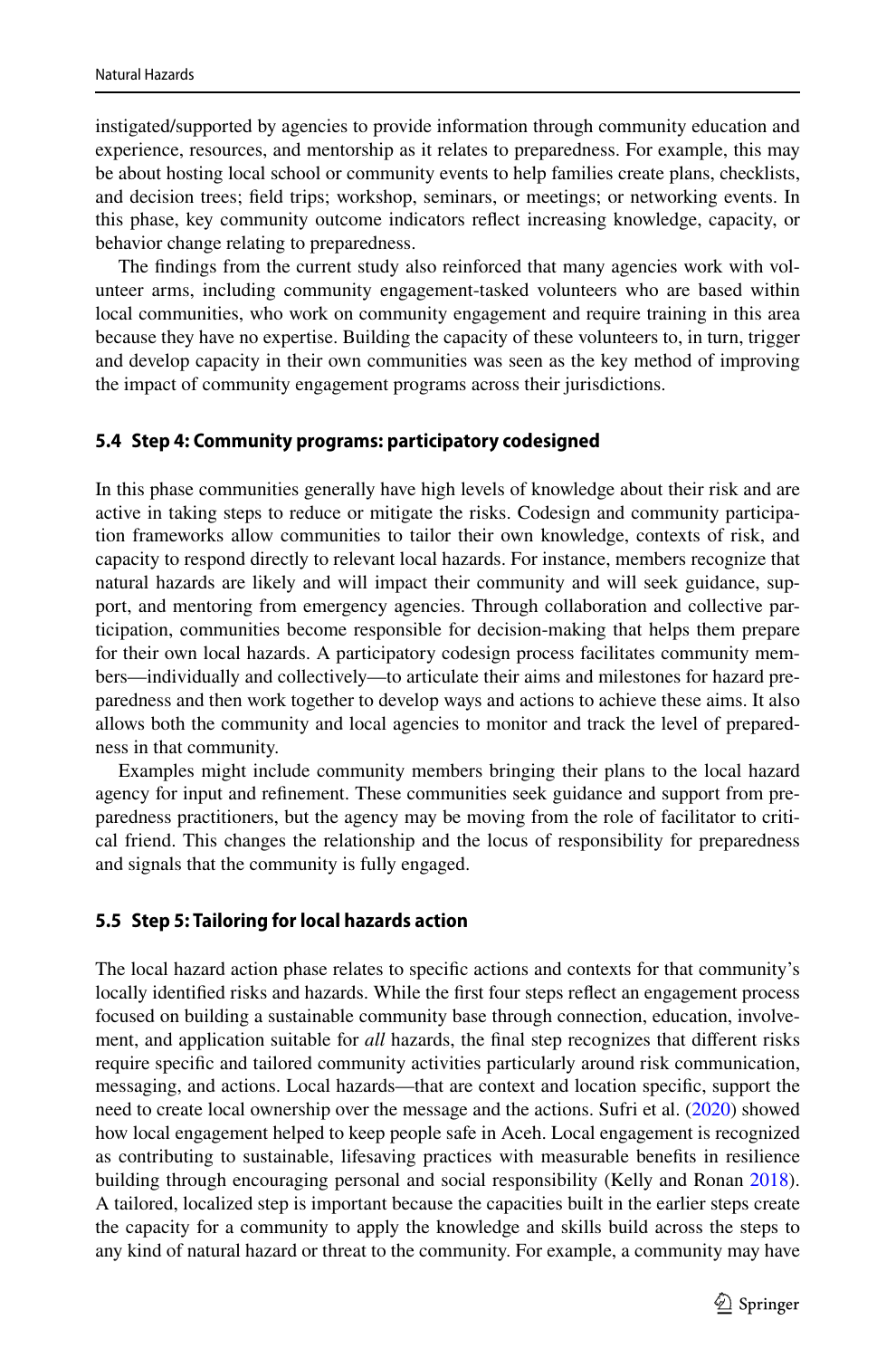a codesigned food preparation plan and then decides to apply the lessons learned from the plan to bushfre or other local risks.

# **5.6 Overarching step: embedding monitoring, evaluation, and learning in community engagement**

Formative and summative research, incorporating monitoring, evaluation, and learning, is an overarching activity that should guide all community engagement activities. Monitoring is the systematic oversight of a preparedness project. Monitoring involves looking at project records of outputs such as events, activities, and outreach. Evaluation occurs when practitioners look for the outcomes of the diferent outputs and often involves some type of research. Data collection might be analyzing social media engagement, the number of households reporting that they have undertaken a preparedness action, or a local council adapting suggested preparedness plans. Learning occurs when practitioners and the community step back to answer the question of what worked and what needs to be changed.

Monitoring and evaluation supports a culture of lessons learned and best practices that can be woven into new initiatives (Macnamara [2018;](#page-18-23) Taylor et al. [2020\)](#page-19-21). A system of monitoring allows for continuous improvement and refnement in the fve steps of the model and it is the only way to show the outcomes and impacts of natural hazard interventions. More importantly, because the model is cumulative and iterative, each engagement outcome becomes the next baseline for future preparedness projects. Overtime, the cumulative outcomes of the engagement will create real community impacts that build resiliency to a host of hazards. Getting local agencies to adapt monitoring, evaluation, and learning approaches is not easy. While many practitioners feel they do not have the level of skill, resources, or interest in evaluation, any kind of formal approach to learn from past natural hazard preparation and responses will strengthen future responses.

# **6 Conclusion**

The community-centered engagement model for preparedness is empirically built and supports a high-level commitment by emergency organizations to engaging with the community so that lives can be saved, and property damage mitigated through risk identifcation and action. The model provides a holistic approach to emergency management that has been missing from other approaches and is informed by the practitioners who work in the preparedness space. The model refects what practitioners see as best practice and provides a way forward for them to plan future preparedness activities.

Furthermore, the fndings suggest a successful community engagement approach draws on community development principles to incorporate education and capacity-building activity and learning. Research participants believed that individuals and communities should be encouraged to take their own initiatives, while agencies needed to recognize that communities were unique and may vary in terms of risk awareness understanding and capacity to prepare. The fndings provide structure for a new framework to be operationalized as a community-centered engagement model for preparedness. This model emerged from the very heart of current practice in emergency management and empirical foundations. The model draws on empirical principles of communication engagement, community development, and preparedness.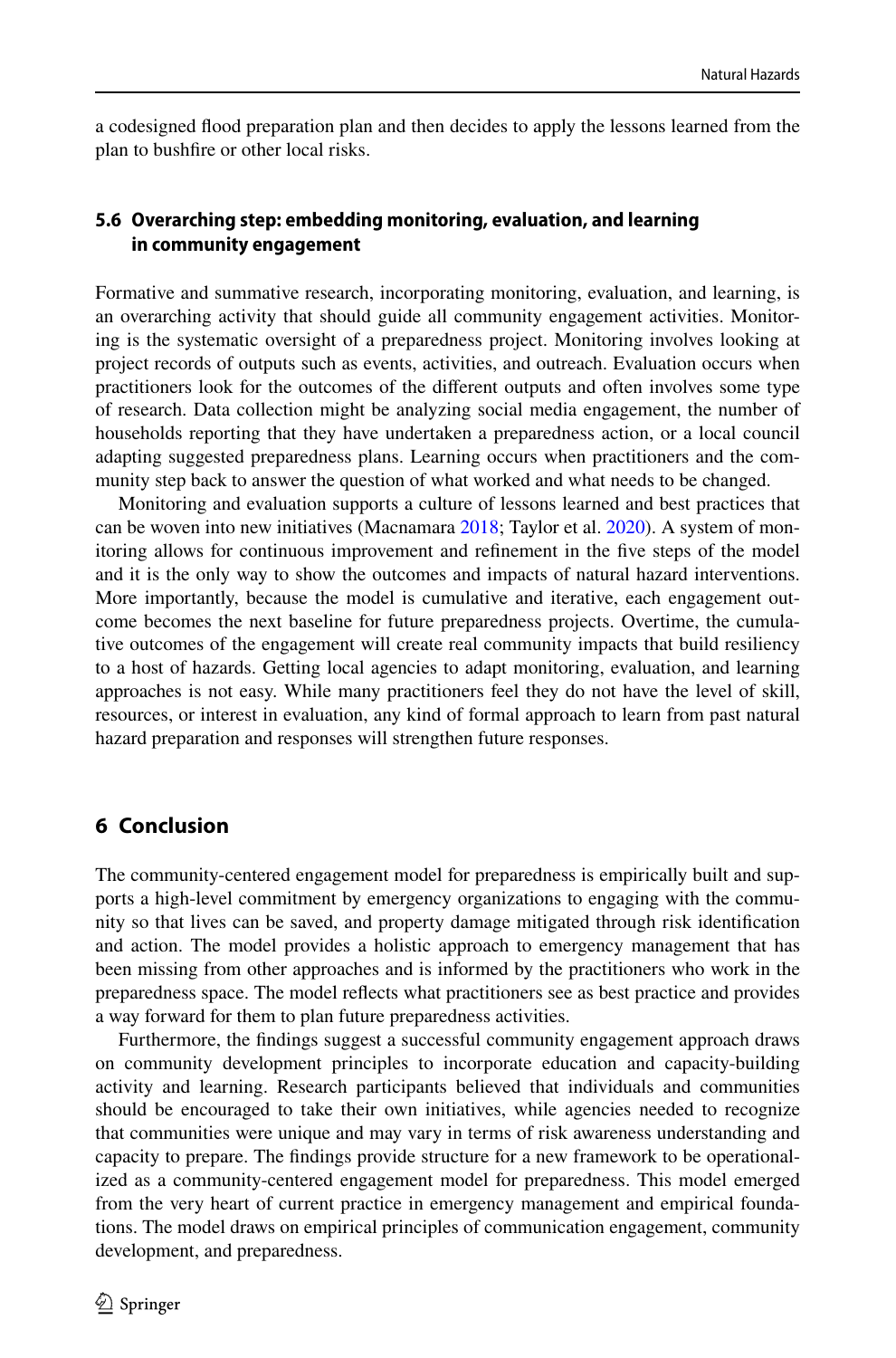The community-centered engagement model for preparedness is a signifcant step forward because it provides a framework for action to support agencies and communities prepare for all types of natural hazards. The strength of this model is that it is forward looking and applicable to foods, bushfre, earthquake, tornado, and other local hazards. The capacities and relationships built early in the model provide the backbone for emergency responses. The fndings from this study suggest that the model is not only a good approach for supporting the development of shared responsibility but also the model creates social capital in a community making it resilient to other threats such as health, economic, or even political upheaval.

### **7 Implications and future research**

The implications from this study point to a framework to guide more community-centered engagement approaches for preparedness, and which provides a foundation for capacity building in a human resource-scarce environment. The framework challenges assumptions of 'one-size-fts-all' engagement and delivers a practical means to build local capability for more sustainable preparedness activities. The model also supports practitioners to better understand how to plan and implement community engagement for natural hazard taking a shared-responsibility approach to preparedness than mainstream community engagement models currently afford.

This model is really the beginning of an effort to improve emergency response and requires additional research that focuses on the processes of community engagement.

Future research is needed to understand how community engagement based on the model presented in this paper may vary across diferent settings and regions in an efort to build capacity, particularly in new and volunteer practitioners. It would also be critical to investigate what efect any capacity building based on this model might have on levels and quality of natural hazard preparedness in a range of communities. In particular, understanding how the model can support practitioners in successfully working with hard to reach or reluctant to engage communities will be important.

There are several limitations that are noted in this study. This study aimed to understand agency and practitioner perspectives toward community engagement for preparedness. The study is limited by this organizational/agency perspective and future research is needed to understand the community's perspective of engagement for preparedness. Undertaking research that gathered both agency and community perspectives would provide valuable insight into these lived experiences and the efectiveness of the approaches. The study is also limited by an operational perspective of community engagement for preparedness. While participants represented a diverse range of agencies and geographic regions, all participants were operational. Future research could explore more strategic perspectives at a leadership level toward community engagement for preparedness. Finally, the study is limited by potential cultural diferences between Australian emergency management agencies and communities, and those in other countries. There is potential for cultural diferences to afect the proposals put forward in this model.

Preparing a community for natural hazards can be overwhelming. Well-meaning practitioners often have no idea where to start. The community-centered engagement model for preparedness provides a road map of where to start and ways a practitioner can help his or her community move through the model for greater community empowerment and preparedness.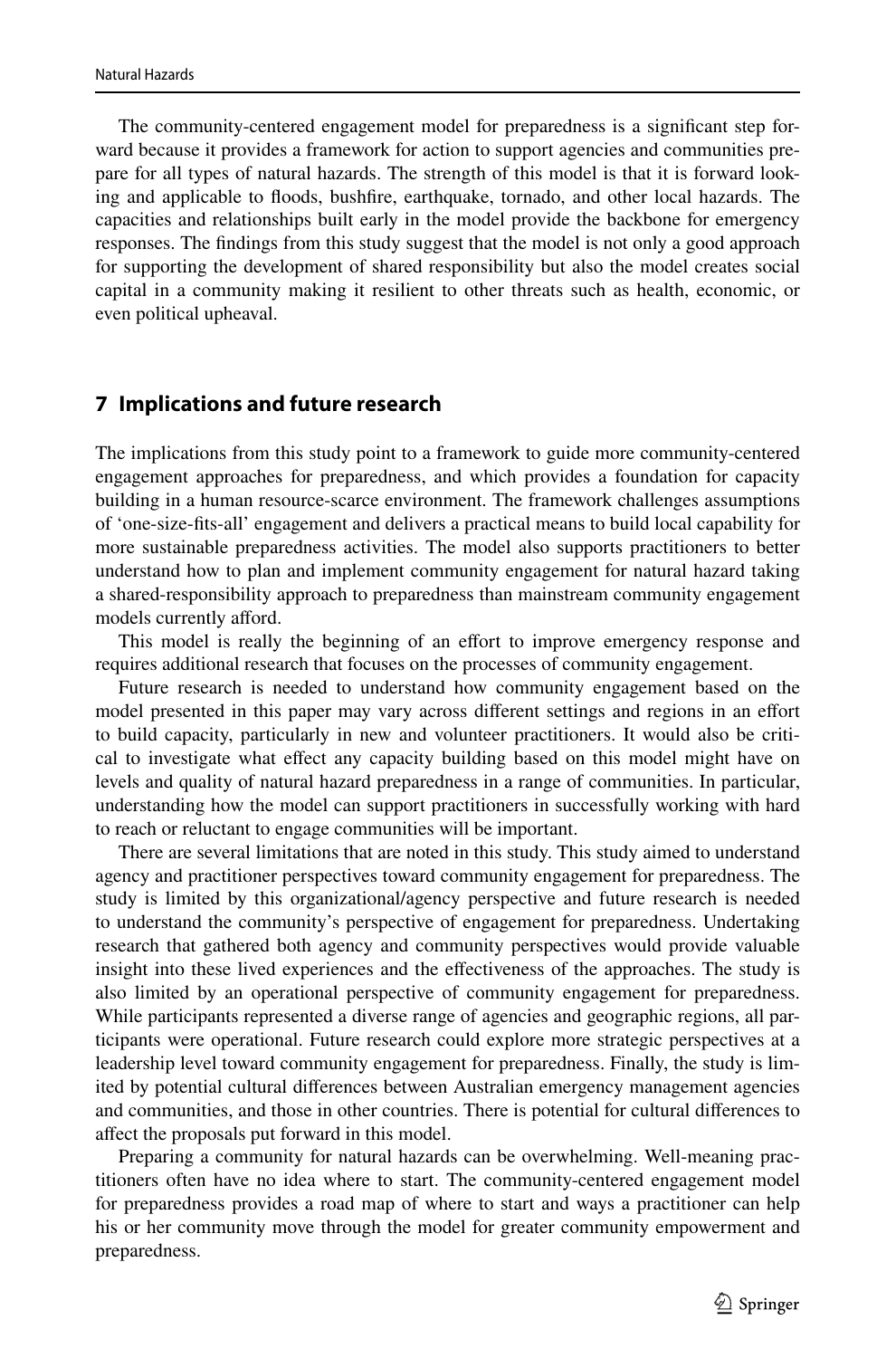**Funding** Open Access funding enabled and organized by CAUL and its Member Institutions. This work was supported by a grant from the Bushfre and Natural Hazards Cooperative Research Centre (Grant Number 2018000914).

# **Declarations**

**Competing Interests** The authors have no relevant fnancial or non-fnancial interests to disclose.

**Ethical approval** This study received institutional ethical clearance (Approval Number 1800000931) prior to commencement of the study.

**Open Access** This article is licensed under a Creative Commons Attribution 4.0 International License, which permits use, sharing, adaptation, distribution and reproduction in any medium or format, as long as you give appropriate credit to the original author(s) and the source, provide a link to the Creative Commons licence, and indicate if changes were made. The images or other third party material in this article are included in the article's Creative Commons licence, unless indicated otherwise in a credit line to the material. If material is not included in the article's Creative Commons licence and your intended use is not permitted by statutory regulation or exceeds the permitted use, you will need to obtain permission directly from the copyright holder. To view a copy of this licence, visit [http://creativecommons.org/licenses/by/4.0/.](http://creativecommons.org/licenses/by/4.0/)

# **References**

- <span id="page-17-9"></span>Adams RM, Karlin B, Eisenman DP, Blakley J, Glik D (2017) Who participates in the Great ShakeOut? Why audience segmentation is the future of disaster preparedness campaigns. Int J Environ Res Public Health 14(11):1407. <https://doi.org/10.3390/ijerph14111407>
- <span id="page-17-3"></span>Allen KM (2006) Community-based disaster preparedness and climate adaptation: local capacity-building in the Philippines. Disasters 30(1):81. <https://doi.org/10.1111/j.1467-9523.2006.00308.x>
- <span id="page-17-5"></span>Burnside-Lawry J, Carvalho L (2015) Building local level engagement in disaster risk reduction: a Portugese case study. Disaster Prev Manag 24(1):80–99. <https://doi.org/10.1108/DPM-07-2014-0129>
- <span id="page-17-4"></span>Carey JM, Beilin R, Boxshall A, Burgman MA, Flander L (2007) Risk-based approaches to deal with uncertainty in a data-poor system: stakeholder involvement in hazard identifcation for Marine National Parks and Marine Sanctuaries in Victoria, Australia. Risk Anal 27(1):271–281. [https://doi.org/10.](https://doi.org/10.1111/j.1539-6924.2006.00875.x) [1111/j.1539-6924.2006.00875.x](https://doi.org/10.1111/j.1539-6924.2006.00875.x)
- <span id="page-17-10"></span>Christenson JA, Robinson JW (1989) Community development in perspective. Iowa State University Press, Iowa
- <span id="page-17-7"></span>Cretney RM (2016) Local responses to disaster: the value of community led post disaster response action in a resilience framework. Disaster Prev Manag 25(1):27–40. <https://doi.org/10.1108/DPM-02-2015-0043>
- <span id="page-17-8"></span>Cretney RM (2018) Beyond public meetings: Diverse forms of community led recovery following disaster. Int J Disaster Risk Reduct 28:122–130.<https://doi.org/10.1016/j.ijdrr.2018.02.035>
- <span id="page-17-2"></span>Deloitte Access Economics (2017) Buidling resilience to natural disasters in our states and territories. [https://www2.deloitte.com/content/dam/Deloitte/au/Documents/Economics/deloitte-au-economics](https://www2.deloitte.com/content/dam/Deloitte/au/Documents/Economics/deloitte-au-economics-building-resilience-natural%20disasters-states-territories-161117.pdf)[building-resilience-natural%20disasters-states-territories-161117.pdf](https://www2.deloitte.com/content/dam/Deloitte/au/Documents/Economics/deloitte-au-economics-building-resilience-natural%20disasters-states-territories-161117.pdf)
- <span id="page-17-1"></span>Deloitte Access Economics (2021) Special report: update to the economic costs of natural disasters in Australia Australian Business Roundtable for Disaster Resilience & Safer Communities. [http://australian](http://australianbusinessroundtable.com.au/our-research) [businessroundtable.com.au/our-research](http://australianbusinessroundtable.com.au/our-research)
- <span id="page-17-6"></span>Ferdinand I, O'Brien G, O'Keefe P, Jayawickrama J (2012) The double bind of poverty and community disaster risk reduction: a case study from the Caribbean. Int J Disaster Risk Reduct 2:84–94
- <span id="page-17-11"></span>Geekiyanage D, Fernando T, Keraminiyage K (2020) Assessing the state of the art in community engagement for participatory decision-making in disaster risk-sensitive urban development. Int J Disaster Risk Reduct 51:101847–101847.<https://doi.org/10.1016/j.ijdrr.2020.101847>
- <span id="page-17-0"></span>Gibbs L, Sia KL, Block K, Baker E, Nelsson C, Gilbert J et al (2015) Cost and outcomes associated with participating in the Community Fireguard Program: experiences from the Black Saturday bushfres in Victoria, Australia. Int J Disaster Risk Reduct 13:375–380. <https://doi.org/10.1016/j.ijdrr.2015.07.016>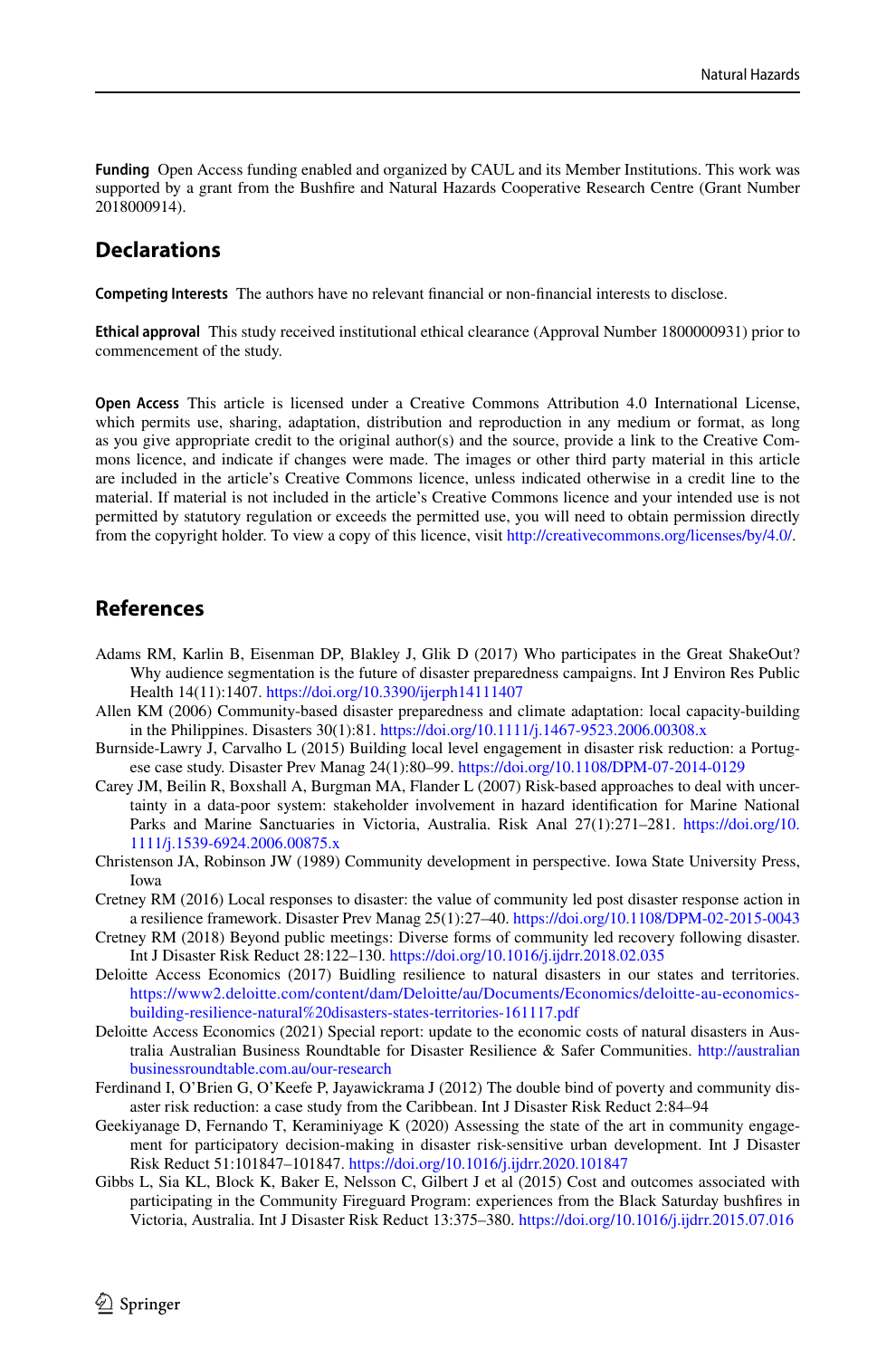- <span id="page-18-19"></span>Gladfelter S (2018) The politics of participation in community-based early warning systems: building resilience or precarity through local roles in disseminating disaster information? Int J Disaster Risk Reduct 30:120–131.<https://doi.org/10.1016/j.ijdrr.2018.02.022>
- <span id="page-18-5"></span>Grineski SE, Flores AB, Collins TW, Chakraborty J (2020) Hurricane Harvey and Greater Houston households: comparing pre-event preparedness with post-event health effects, event exposures, and recovery. Disasters 44:408–432
- <span id="page-18-11"></span>Haworth B (2016) Emergency management perspectives on volunteered geographic information: opportunities, challenges and change. Comput Environ Urban Syst 57:189–198
- <span id="page-18-4"></span>Heath RL, Lee J (2016) Chemical manufacturing and refning industry legitimacy: refective management, trust, Precrisis communication to achieve community efficacy. Risk Anal 36(6):1108–1124. [https://doi.](https://doi.org/10.1111/risa.12504) [org/10.1111/risa.12504](https://doi.org/10.1111/risa.12504)
- <span id="page-18-12"></span>Hsahimoto T, Kaori K, Kazuyuki H, Masanori W, Hiroshi H (2018) Community proactivity in disaster preparation: research based on two communities in Japan. J Disaster Res 13(4):755–766. [https://doi.](https://doi.org/10.20965/jdr.2018.p0755) [org/10.20965/jdr.2018.p0755](https://doi.org/10.20965/jdr.2018.p0755)
- IAP2 (2018) IAP2 public participation spectrum. [www.iap2.org](http://www.iap2.org). Accessed 3 March 2018
- <span id="page-18-9"></span>Imperiale AJ, Vanclay F (2019) Command-and-control, emergency powers, and the failure to observe United Nations disaster management principles following the 2009 L'Aquila earthquake. Int J Disaster Risk Reduct 36:101099
- <span id="page-18-8"></span>Johnston KA (2010) Community engagement: Exploring a relational approach to consultation and collaborative practice in Australia. J Promot Manag 16(1):217–234
- <span id="page-18-21"></span>Johnston KA, Lane AB (2018) Building relational capital: the contribution of episodic and relational community engagement. Public Relat Rev 44(5):633–644. [https://doi.org/10.1016/j.pubrev.2018.](https://doi.org/10.1016/j.pubrev.2018.10.006) [10.006](https://doi.org/10.1016/j.pubrev.2018.10.006)
- <span id="page-18-10"></span>Johnston KA, Taylor M, Ryan B (2020) Emergency management communication: the paradox of the positive in public communication for preparedness. Public Relat Rev 46(2):101903. [https://doi.org/](https://doi.org/10.1016/j.pubrev.2020.101903) [10.1016/j.pubrev.2020.101903](https://doi.org/10.1016/j.pubrev.2020.101903)
- <span id="page-18-3"></span>Karanci A, Aksit B, Dirik G (2005) Impact of a community disaster awareness training program in turkey: does it infuence hazard-related cognitions and preparedness behaviors. Soc Behav Pers 33(3):243–258. <https://doi.org/10.2224/sbp.2005.33.3.243>
- <span id="page-18-22"></span>Kelly B, Ronan KR (2018) Preparedness for natural hazards: testing an expanded education-and engagement-enhanced social cognitive model. Nat Hazards 91(1):19–35
- <span id="page-18-15"></span>King C, Cruickshank M (2012) Building capacity to engage: community engagement or government engagement? Community Dev J 47(1):5–28. <https://doi.org/10.1093/cdj/bsq018>
- <span id="page-18-7"></span>Lindell MK, Perry RW (2012) The protective action decision model: theoretical modifcations and additional evidence. Risk Anal 32(4):616–632. <https://doi.org/10.1111/j.1539-6924.2011.01647.x>
- <span id="page-18-17"></span>Liu JJW, Reed M, Girard TA (2017) Advancing resilience: an integrative, multi-system model of resilience. Pers Individ Difer 111:111–118. <https://doi.org/10.1016/j.paid.2017.02.00>
- <span id="page-18-16"></span>Long HB (1975) State government: a challenge for community developers. J Community Dev Soc 6(1):27–36. <https://doi.org/10.1080/15575330.1975.10878051>
- <span id="page-18-23"></span>Macnamara J (2018) Evaluating public communication: exploring new models, standards, and best practice. Routledge
- <span id="page-18-20"></span>Manzini E (2017) Foreword. In: Selloni D (ed) CoDesign for public-interest services. Springer International Publishing, Cham
- <span id="page-18-0"></span>Martins CB, Muñoz VA, Gomes AY, Savii RM, Colla CL (2019) Bayesian analysis of the disaster damage in Brazil. In: Bacelar Lima Santos L, Galante Negri R, de Carvalho TJ (eds) Towards mathematics, computers and environment: a disasters perspective, 1st edn. Springer, Cham, pp 163–183
- <span id="page-18-13"></span>Maskrey A (2011) Revisiting community-based disaster risk management. Environ Hazards 10(1):42-52.<https://doi.org/10.3763/ehaz.2011.0005>
- <span id="page-18-18"></span>Mason A, Crofts E, Steenkamp M, Ramsey I (2016) Developing 'emergency ready communities' : a tale of two Victorian councils. Aust J Emerg Manag 31(3):27–32
- <span id="page-18-14"></span>McLennan B (2020) Conditions for efective coproduction in community led disaster risk management. Voluntas 31(2):316–332.<https://doi.org/10.1007/s11266-018-9957-2>
- <span id="page-18-1"></span>McLennan J, Dunlop PD, Kelly L, Elliott G (2011) Lake Clifton Fire 10 January 2011—feld interview taskforce report. Melbourne, Australia. [http://www.bushfirecrc.com/resources/research-report/](http://www.bushfirecrc.com/resources/research-report/lake_clifton_fire_report) [lake\\_clifton\\_fre\\_report](http://www.bushfirecrc.com/resources/research-report/lake_clifton_fire_report)
- <span id="page-18-2"></span>McLennan J, Paton D, Wright L (2014) At-risk householders' responses to potential and actual bushfre threat: an analysis of fndings from seven Australian post-bushfre interview studies 2009–2014. Int J Disaster Risk Reduct. <https://doi.org/10.1016/j.ijdrr.2015.02.007>
- <span id="page-18-6"></span>Multi-Hazard Mitigation Council (2019) Natural Hazard Mitigation Saves: 2019 report. In: Porter K (ed) Innovative solutions for the built environment. National Institute of Building Sciences, Washington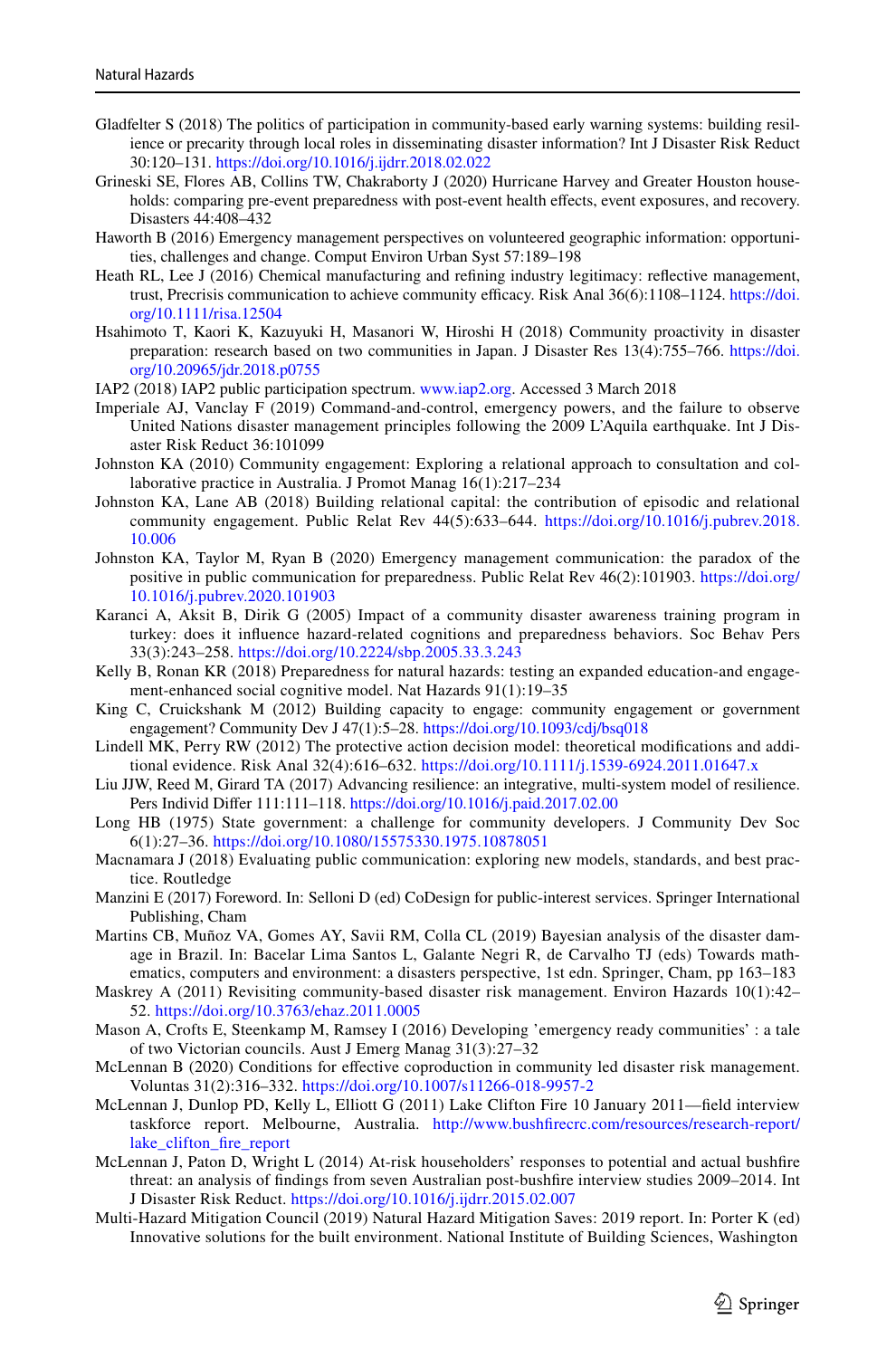- <span id="page-19-3"></span>Ntuen CA, Balogun O, Boyle E, Turner A (2006) Supporting command and control training functions in the emergency management domain using cognitive systems engineering. Ergonomics 49(12–13):1415–1436
- <span id="page-19-7"></span>Oktari RS, Shiwaku K, Munadi K, Syamsidik S, Shaw R (2018) Enhancing community resilience towards disaster: the contributing factors of school-community collaborative network in the tsunami afected area in Aceh. Int J Disaster Risk Reduct 29:3–12
- <span id="page-19-17"></span>Peng L, Tan J, Deng W, Liu Y (2020) Farmers' participation in community-based disaster management: the role of trust, place attachment and self-efficacy. Int J Disaster Risk Reduct 51:101895. [https://](https://doi.org/10.1016/j.ijdrr.2020.101895) [doi.org/10.1016/j.ijdrr.2020.101895](https://doi.org/10.1016/j.ijdrr.2020.101895)
- <span id="page-19-15"></span>Phillips R, Pittman R (2009) An introduction to community development. Routledge, London
- <span id="page-19-0"></span>Pincock S (2007) Gaps exist in tsunami preparedness plans. The Lancet (british Edition) 369(9579):2065–2065. [https://doi.org/10.1016/S0140-6736\(07\)60960-X](https://doi.org/10.1016/S0140-6736(07)60960-X)
- <span id="page-19-5"></span>Popay J, Whitehead M, Carr-Hill R, Dibben C, Dixon P, Halliday E et al (2015) The impact on health inequalities of approaches to community engagement in the New Deal for Communities regeneration initiative: a mixed-methods evaluation. Public Health Res (southampton, England) 3(12):1– 146.<https://doi.org/10.3310/phr03120>
- <span id="page-19-19"></span>Prior T, Paton D (2008) Understanding the context: the value of community engagement in bushfre risk communication and education. Observations following the East Coast Tasmania bushfres of December 2006. Australiasian J Disaster Trauma Stud 2(1):15
- <span id="page-19-6"></span>Pyles L, Svistova J, Ahn S, Birkland T (2018) Citizen participation in disaster recovery projects and programmes in rural communities: a comparison of the Haiti earthquake and Hurricane Katrina. Disasters 42(3):498–518
- <span id="page-19-14"></span>Rahmayati Y, Parnell M, Himmayani V (2017) Understanding community led resilience: the Jakarta foods experience. Aust J Emerg Manag 32(4):58–66
- <span id="page-19-18"></span>Paton D (2007) Preparing for natural hazards: the role of community trust. Disaster Prev Manag 16(3):370– 379. <https://doi.org/10.1108/09653560710758323>
- <span id="page-19-11"></span>Rowe G, Frewer LJ (2000) Public participation methods: a framework for evaluation. Sci Technol Hum Values 25(1):3–29. <https://doi.org/10.1177/016224390002500101>
- <span id="page-19-1"></span>Rowe G, Frewer LJ (2005) A typology of public engagement mechanisms. Sci Technol Hum Values 30(2):251–290.<https://doi.org/10.2307/1558037>
- <span id="page-19-2"></span>Ryan B, Johnston KA, Taylor M, McAndrew R (2020) Community engagement for disaster preparedness: a systematic literature review. Int J Disaster Risk Reduct. <https://doi.org/10.1016/j.ijdrr.2020.101655>
- <span id="page-19-10"></span>Samaddar S, Choi J, Misra BA, Tatano H (2015) Insights on social learning and collaborative action plan development for disaster risk reduction: practicing Yonmenkaigi System Method (YSM) in foodprone Mumbai. Nat Hazards 75(2):1531–1554.<https://doi.org/10.1007/s11069-014-1380-4>
- <span id="page-19-4"></span>Scolobig A, Prior T, Schröter D, Jörin J, Patt A (2015) Towards people-centred approaches for efective disaster risk management: balancing rhetoric with reality. Int J Disaster Risk Reduct 12:202–212
- <span id="page-19-12"></span>Shaw K (2012) "Reframing" resilience: challenges for planning theory and practice. Plan Theory Pract 13(2):308–312
- <span id="page-19-13"></span>Simonsen J, Robertson T (2013) Routledge international handbook f participatory design. Routledge, London
- <span id="page-19-8"></span>Soetanto R, Mullins A, Achour N (2017) The perceptions of social responsibility for community resilience to fooding: the impact of past experience, age, gender and ethnicity. Nat Hazards 86(3):1105–1126. <https://doi.org/10.1007/s11069-016-2732-z>
- <span id="page-19-20"></span>Sufri S, Dwirahmadi F, Phung D, Rutherford S (2020) Enhancing community engagement in disaster early warning system in Aceh, Indonesia: opportunities and challenges. Nat Hazards (dordrecht) 103(3):2691–2709.<https://doi.org/10.1007/s11069-020-04098-2>
- <span id="page-19-21"></span>Taylor M, Ryan B, Johnston KA (2020) The missing link in emergency management: evaluating community engagement. Aust J Emerg Manag 35(1):45–52
- <span id="page-19-16"></span>United Nations (1995) Community development. [https://web.archive.org/web/20140714225617/http://](https://web.archive.org/web/20140714225617/http://unterm.un.org/DGAACS/unterm.nsf/8fa942046ff7601c85256983007ca4d8/526c2eaba978f007852569fd00036819?OpenDocument) [unterm.un.org/DGAACS/unterm.nsf/8fa942046ff7601c85256983007ca4d8/526c2eaba978f0078525](https://web.archive.org/web/20140714225617/http://unterm.un.org/DGAACS/unterm.nsf/8fa942046ff7601c85256983007ca4d8/526c2eaba978f007852569fd00036819?OpenDocument) [69fd00036819?OpenDocument](https://web.archive.org/web/20140714225617/http://unterm.un.org/DGAACS/unterm.nsf/8fa942046ff7601c85256983007ca4d8/526c2eaba978f007852569fd00036819?OpenDocument)
- United Nations Centre for Regional Development (2003) Sustainability in grass-roots initiatives: focus on community based disaster management. Retrieved from Geneva, Switzerland: [https://www.uncrd.or.jp/](https://www.uncrd.or.jp/content/documents/143Sustainability%20in%20Grass-Roots%20Initiatives%20Focus%20on%20Community%20Bases%20Disaster%20Management.pdf) [content/documents/143Sustainability%20in%20Grass-Roots%20Initiatives%20Focus%20on%20Com](https://www.uncrd.or.jp/content/documents/143Sustainability%20in%20Grass-Roots%20Initiatives%20Focus%20on%20Community%20Bases%20Disaster%20Management.pdf) [munity%20Bases%20Disaster%20Management.pdf](https://www.uncrd.or.jp/content/documents/143Sustainability%20in%20Grass-Roots%20Initiatives%20Focus%20on%20Community%20Bases%20Disaster%20Management.pdf)
- <span id="page-19-9"></span>Vinnell LJ, Wallis A, Becker JS, Johnston DM (2020) Evaluating the ShakeOut drill in Aotearoa/New Zealand: efects on knowledge, attitudes, and behaviour. Int J Disaster Risk Reduct 48:101721